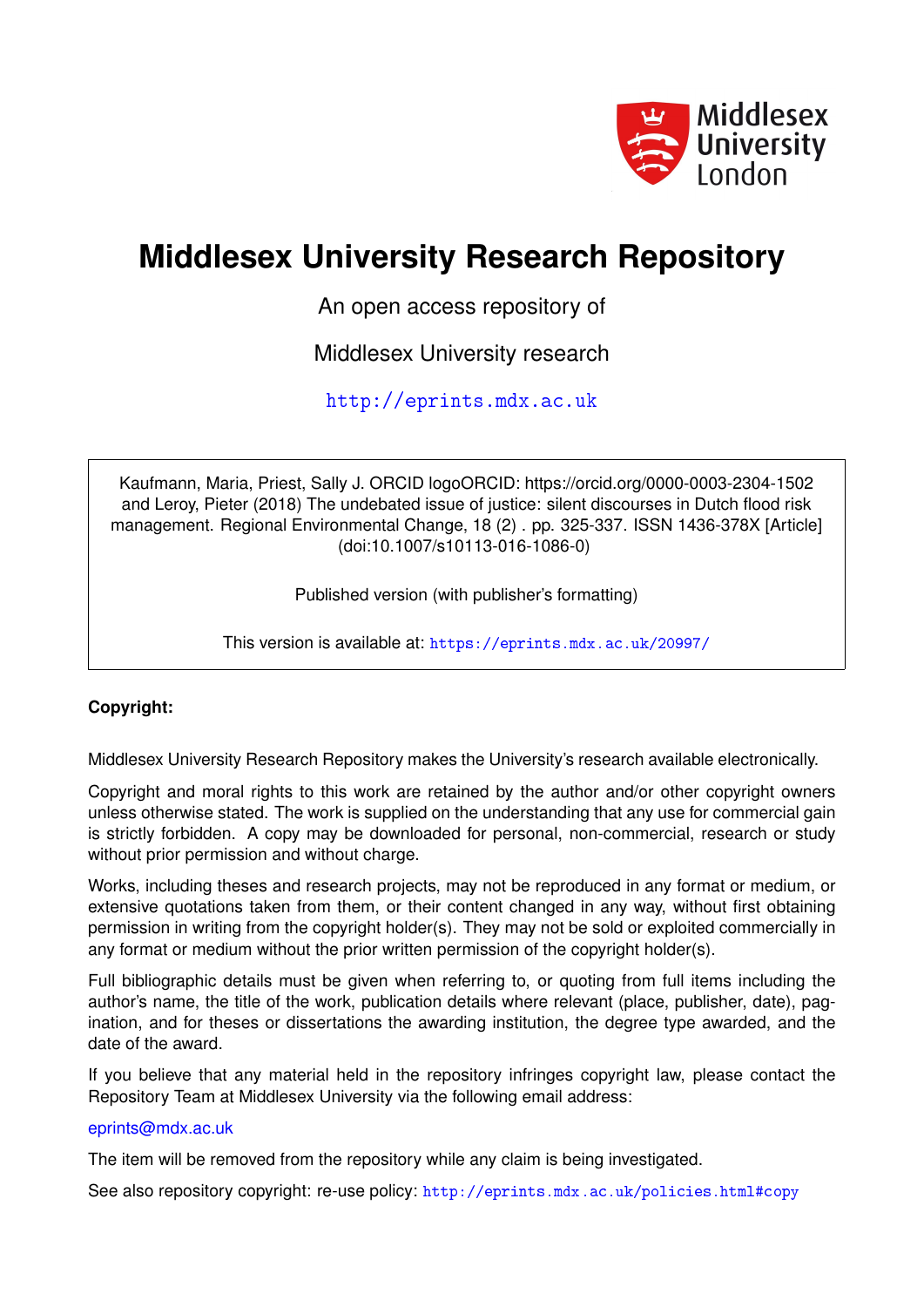ORIGINAL ARTICLE



# The undebated issue of justice: silent discourses in Dutch flood risk management

Maria Kaufmann<sup>1</sup> · Sally J. Priest<sup>2</sup> · Pieter Leroy<sup>1</sup>

Received: 31 August 2016 / Accepted: 24 November 2016 / Published online: 16 December 2016 © The Author(s) 2016. This article is published with open access at Springerlink.com

Abstract Flood risk of all types of flooding is projected to increase based on climate change projections and increases in damage potential. These challenges are likely to aggravate issues of justice in flood risk management (hereafter FRM). Based on a discursive institutionalist perspective, this paper explores justice in Dutch FRM: how do institutions allocate the responsibilities and costs for FRM for different types of flooding? What are the underlying conceptions of justice? What are the future challenges with regard to climate change? The research revealed that a dichotomy is visible in the Dutch approach to FRM: despite an abundance of rules, regulations and resources spent, flood risk or its management is only marginally discussed in terms of justice. Despite that, the current institutional arrangement has material outcomes that treat particular groups of citizens differently, depending on the type of flooding they are prone to, area they live in (unembanked/embanked) or category of user (e.g. household, industry, farmer). The paper argues that the debate on justice will (re)emerge, since the differences in distribu-

 $\boxtimes$  Maria Kaufmann m.kaufmann@fm.ru.nl

Sally J. Priest S.Priest@mdx.ac.uk

Pieter Leroy p.leroy@fm.ru.nl

<sup>1</sup> Institute for Management Research, Radboud University, Thomas van Aquinostraat, P.O. Box 9108, 6500 HK Nijmegen, The Netherlands

Flood Hazard Research Centre, Middlesex University, London, UK

tional outcomes are likely to become increasingly uneven as a result of increasing flood risk. The Netherlands should be prepared for this debate by generating the relevant facts and figures. An inclusive debate on the distribution of burdens of FRM could contribute to more effective and legitimate FRM.

Keywords Justice - Flood risk management - The Netherlands - Discursive institutionalism - Discourses

#### Introduction

Notions of fairness, equity and justice are increasingly being discussed in the context of environmental issues such as climate change (e.g. Adger [2001;](#page-12-0) Ikeme [2003](#page-12-0); Heyward [2007](#page-12-0)) and, in particular, in relation to flood risk management (FRM) (e.g. Johnson et al. [2007](#page-12-0); Walker and Burningham [2011](#page-13-0)). Concerns about just, fair or equitable FRM are acknowledged by the EU Floods Directive (2007), which states 'The solidarity principle is very important in the context of FRM… Member States should be encouraged to seek a fair sharing of responsibilities' (Recital 15 of the FD). However, the Directive itself does not specify the terms solidarity or fairness, nor how these should be operationalised (Van Eerd et al. [2015](#page-13-0)). Such an operationalisation is difficult since justice is a social construct (Davy [1997;](#page-12-0) Martinez-Alier [2012](#page-13-0)), with different actors attributing different meanings to who should be protected, who should warrant this protection and who should pay for it. Nevertheless, a consideration of these issues is important.

Analytically, a distinction can be made between procedural justice and distributive justice. Procedural justice refers to the fairness of the decision-making process. FRM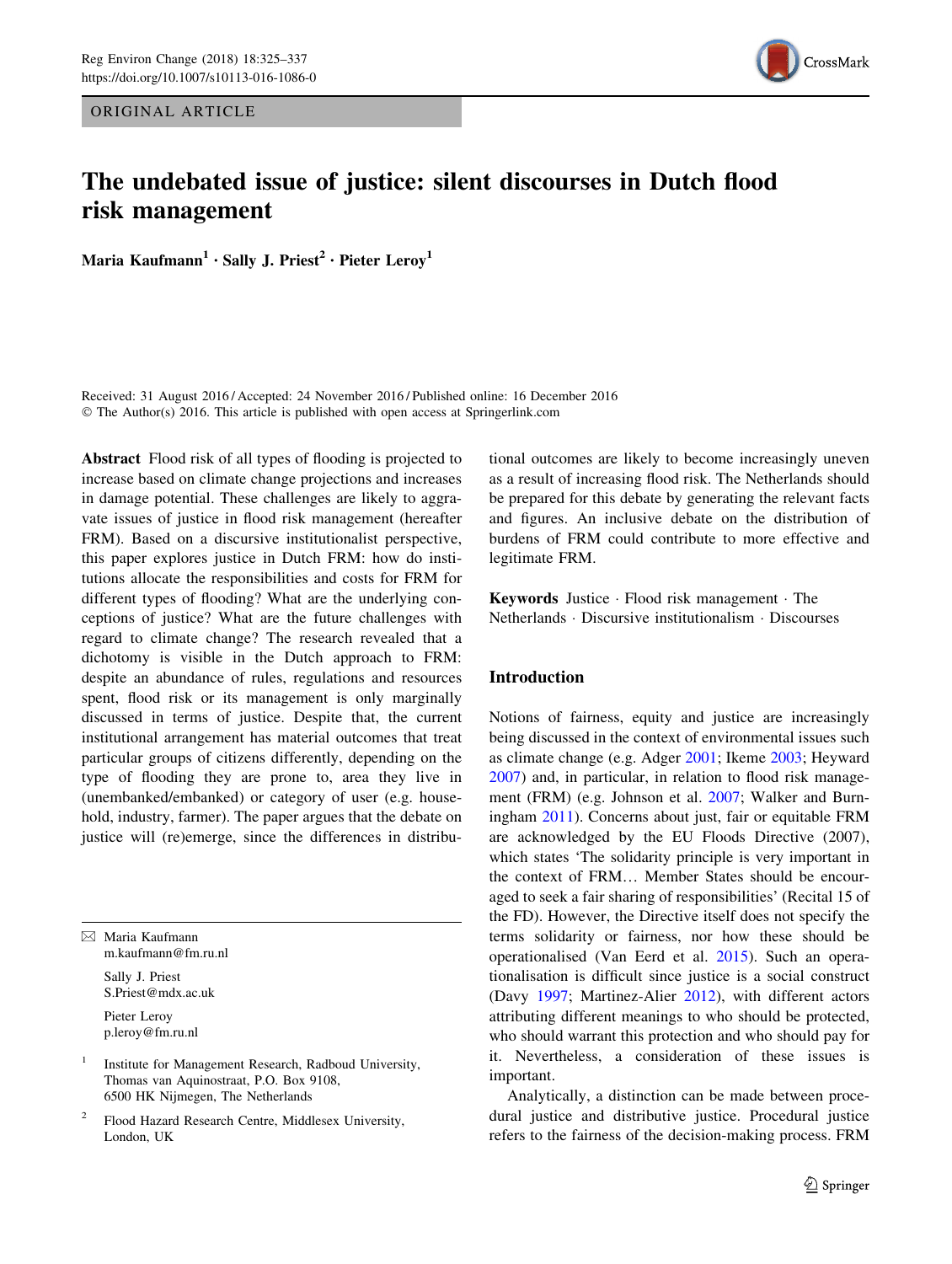research is plentiful with debate about adequate and effective participation mechanisms (e.g. Nye et al. [2011](#page-13-0); Mees et al. [2016](#page-13-0)). The focus of this paper, however, is on the second component: distributive justice, referring to the distribution of both the burdens and benefits from FRM. Despite multiple burdens of FRM being distinguished (Penning-Rowsell and Priest [2014](#page-13-0)), this paper exams two key issues of distributional justice. The burden of flood risk itself, due to differing hydrological circumstances, is inherently unevenly distributed (Johnson et al. [2007;](#page-12-0) Penning-Rowsell and Pardoe [2012\)](#page-13-0). Furthermore, there is the burden of FRM, i.e. the distribution of responsibilities and the financing of management and recovery strategies (Penning-Rowsell and Pardoe [2014](#page-13-0)). These burdens are allocated through institutions responsible for managing flood risk. Additionally, flooding is also intrinsically linked to broader social and economic inequities which affect both communities' and individuals' resilience, i.e. their ability to prevent damage and recover from flood events. This ability may be diminished for deprived households, singleparent households, elderly or ethnic minorities (Walker and Burningham [2011](#page-13-0); Fielding [2012](#page-12-0)).

Understanding the distribution of current and future burdens is particularly important in the context of worsening flood risks. Probabilities of flooding are projected to increase due to climate change, while consequences are also worsening due to additional socio-economic development in flood-prone areas (De Bruijn and Klijn [2009](#page-12-0); Alfieri et al. [2015](#page-12-0)). These challenges are likely to aggravate issues of justice in FRM.

The Netherlands is an example of a highly vulnerable delta. FRM in the Netherlands has a long tradition with a strongly protectionist approach (Van Heezik [2006](#page-13-0)). It is characterised by, firstly, the ambition to pre-emptively minimise fluvial and coastal flood probabilities, resulting in one of the most ambitious national safety standards for defence structures in the world (Aerts et al. [2008](#page-12-0)). Secondly, the financing of this high protection level, annually around one billion Euros, is based on a principle of collective solidarity (Van Rijswick and Havekes [2012](#page-13-0)). Solidarity implies that the risks and burdens that group members face should be shared by the group as a whole, that is, all inhabitants of the Netherlands (Dawson and Verweij [2012](#page-12-0)). As such, it implies a (re)allocation of individual flood risk burdens to the collective which is institutionalised into FRM approaches. However, despite the high risks present and the high level of taxes spent on flooding issues, there is little societal or scientific debate about the very principle of this burden sharing. Questions that remain largely undebated include: who carries the burden of FRM? Who is included and excluded from benefiting from the national solidarity approach? Does, and should, the solidarity approach extend to other types of flooding?

Indeed, the OECD [\(2014](#page-13-0): 86) has recognised this issue and raised concerns regarding the fairness of the Dutch solidarity approach, especially if costs for FRM escalate in the future. This paper aims to explore distributional justice in Dutch FRM, based upon the following research questions: (1) how do institutions in the Netherlands allocate the responsibilities and costs for FRM and recovery for different types of flooding? (2) What are underlying conceptions of justice connected to these institutional arrangements? and (3) What are potential challenges with future increasing flood risks?

The second section presents conceptual approaches to analyse institutional arrangements in terms of justice. The methodological approach is explained in section three. Section four describes the distribution of flood risk in the Netherlands, while the following Section five analyses ['Dutch flood risk management](#page-5-0)', i.e. how institutions distribute the burdens for FRM and how the operation of the arrangement creates different distributive justice outcomes. Section six entitled ['Discourses of FRM in the Nether](#page-8-0)[lands](#page-8-0)' studies the explicit conceptions of distributive justice underlying Dutch FRM, and finally, the last section reflects on potential justice challenges for delivering future Dutch FRM.

#### Conceptualising approaches to justice in FRM

This paper adopts a discursive institutional perspective (e.g. Hajer [1995;](#page-12-0) Fischer [2003](#page-12-0); Kaufmann et al. [2016](#page-12-0)). This perspective conceptualises social constructs, such as justice, as discourses. These discourses materialise into institutions that have tangible consequences for all actors by distributing the burdens of flood risk and FRM. This paper defines discourses as 'specific ensembles of ideas, concepts and categorization […] through which meaning is given to physical and social realities' (Hajer [1995:](#page-12-0) 44). Discourses are socially constitutive and embody power, because they influence the way people conceive and value certain problems and suppress alternative conceptions (Foucault [1978\)](#page-12-0). Institutions are defined as 'the formal or informal procedures, routines, norms and conventions embedded in the organizational structure' (Hall and Taylor, [1996](#page-12-0): 6). Discourses are constitutive of institutions, while simultaneously, discourses are also constituted by the existing institutions (Foucault [1972;](#page-12-0) Philips and Jorgensen [2002](#page-13-0)). Even though institutions reflect to some degree particular discourses, e.g. on justice, on flood risk or on governance, a discourse is not par for par translated in an institution. Therefore, similar justice discourses can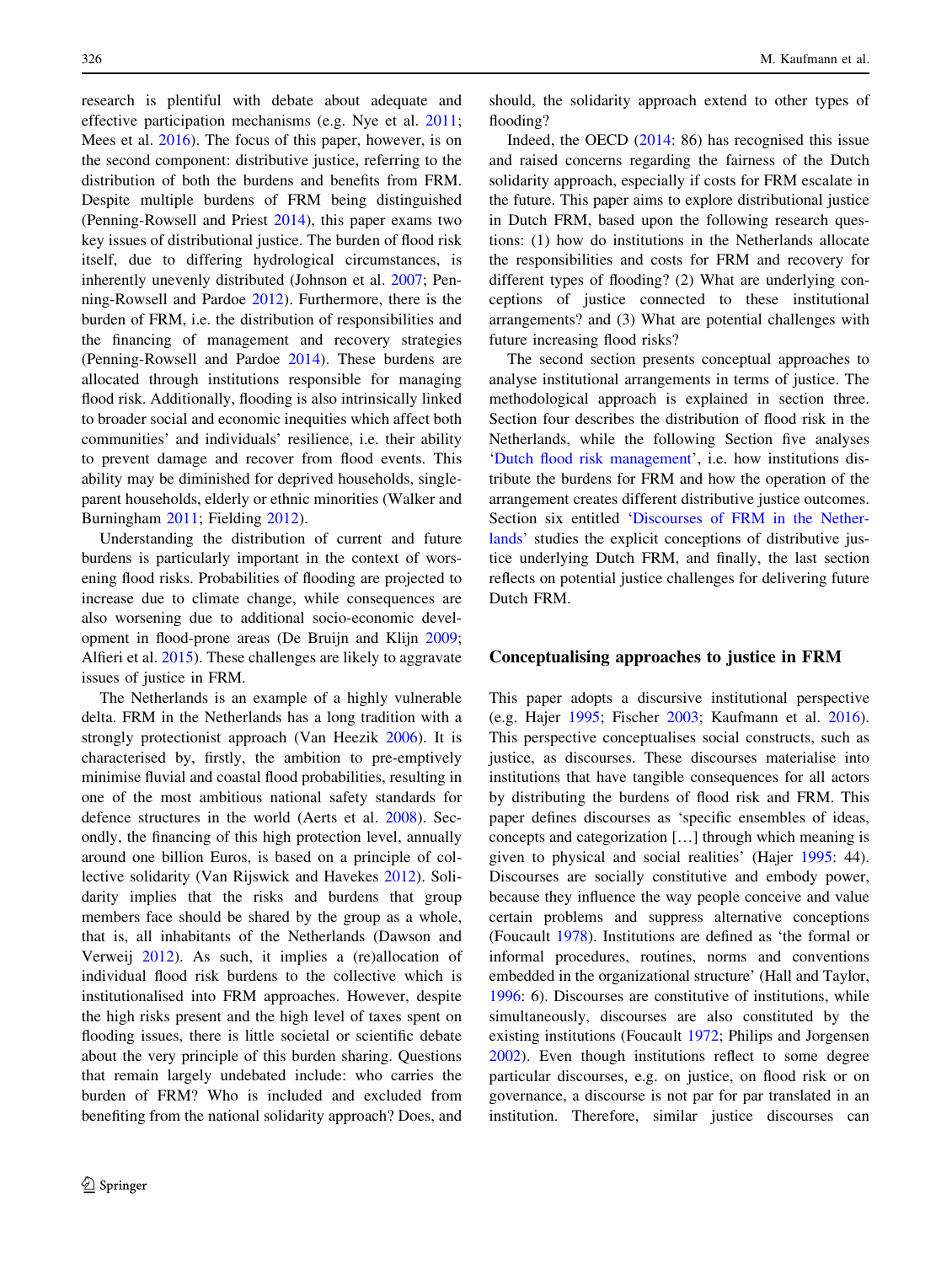|                                   | Elitist                    | Utilitarian                                                           | Rawlsian 'maximin rule'                                                      | Egalitarian                              |
|-----------------------------------|----------------------------|-----------------------------------------------------------------------|------------------------------------------------------------------------------|------------------------------------------|
| Who is<br>responsible for<br>FRM? | Individual                 | Major risk: collective $\rightarrow$ state<br>Minor risk: individual  | Collective for the most vulnerable—<br>mainly state                          | State—collective                         |
| Who is<br>benefitting?            | Those who<br>can afford it | Protection for the ones that result in<br>highest benefit for society | The most flood-prone,                                                        | Everyone has same<br>right to protection |
|                                   |                            |                                                                       | Households with a limited resilience<br>capacity                             |                                          |
| Who pays for<br>FRM?              | Beneficiary<br>pays        | Collective as long as collective<br>benefits exceed costs             | Solidarity based for the vulnerable,                                         | Solidarity based                         |
|                                   |                            |                                                                       | Potential individual for those not<br>considered to be the 'most vulnerable' |                                          |

Table 1 Overview of different theoretical understandings of distributive justice

solidify differently into institutions that, thereby, distribute the burdens for flood risk and FRM differently. Institutions are the intermediary outcomes of an ongoing social process. This process is influenced by the constraining and enabling function of existing institutions (Giddens [1984\)](#page-12-0). It reflects the interaction and domination patterns between actors that may advocate diverging discourses (Hajer [1995\)](#page-12-0).

The paper makes a number of conceptual clarifications and distinctions. The terms justice, fairness and equity are often used interchangeably (Ikeme [2003\)](#page-12-0). For the purpose of clarity, this paper focuses on the concept of distributional justice to align it with the conceptual differentiations of justice in the political philosophy literature (Rawls [1973](#page-13-0); Nozick [1974](#page-13-0); Mill [2010;](#page-13-0) Sen [2010](#page-13-0)). Building on previous research about distributional justice in FRM (Davy [1997](#page-12-0); Johnson et al. [2007](#page-12-0); Johnson et al. [2008](#page-12-0); Thaler and Hartmann [2016\)](#page-13-0), we distinguish four contrasting theoretical perspectives on justice (Table 1).

Elitist/libertarian justice focuses on the principle of 'maximum liberty'. It is based on the idea that people are entitled to what they have achieved individually due to their merit or rank and that the government should not intervene (Nozick [1974;](#page-13-0) Davy [1997\)](#page-12-0). Regarding FRM, this implies that the government does not carry out FRM measures, but that everyone shall carry the burden of flood risk and FRM on their own. This beneficiary pays approach will lead to elitist outcomes because FRM will be dependent on individual capacities, which might be limited to certain elitist groupings. The lack of government intervention also offers room for market actors, such as the establishment of flood insurance, which introduce other ways of spreading burdens between individuals.

Utilitarian justice is based on the principle of 'maximising utility', that is, redistributing collective resources to achieve the maximum societal benefits (Davy [1997;](#page-12-0) Mill [2010\)](#page-13-0). Collective vulnerability to flooding is valued above individual vulnerabilities. As a consequence, if flood risk is seen as a collective problem, the state is expected to manage the issue by allocating collective tax income ensuring the maximum utility for the majority. In this conception, solidarity is not a moral obligation, but an economic calculus. If only a minority is exposed to flood risk, a utilitarian perspective would suggest that those 'at risk' individually finance FRM as this ensures the greatest utility for the collective majority, i.e. the tax payer.

Rawlsian 'maximin rule' states that: resources should be distributed so that they favour the most vulnerable, i.e. this principle focuses on absolute vulnerabilities (Rawls [1973](#page-13-0); Davy [1997](#page-12-0)). With regard to flooding, two types of vulnerable people can be distinguished: citizens prone to flooding and citizens lacking resilience to flooding, for example financially deprived households. To compensate for the unequal distribution of flood risk, the burden of financing FRM shall be carried by the collective based on solidarity, in contrast to an individual beneficiary pays approach. Taking into account individual responsibility, Kymlicka [\(2002](#page-13-0)) distinguished between 'choice sensitive responsibilities' (where individuals remain responsible for past choices) and 'endowment sensitive duties' (assisting those affected by uncontrollable or unforeseen consequences). $\frac{1}{1}$  This is important for flood risk managers, who may wish to distinguish between those who have made an active choice to live in known high-flood-risk areas and those who have no choice, where the risk was unknown or has increased due to other changing circumstances.

The *egalitarian principle* builds on the notion of equal opportunity for every citizen in terms of distributional outcomes. It implies a public responsibility to provide a certain level of safety or well-being (Davy [1997;](#page-12-0) Sen [2010](#page-13-0)), so it aligns with the idea of the 'provident' or 'providing state' (Gutmann [1988](#page-12-0)). In terms of FRM, this could imply that those at risk of flooding should be compensated for any inherent inequalities to obtain the same opportunities as those not at flood risk, and, as such, solidarity-based financing of FRM. In contrast to the 'Rawlsian maximin rule' perspective, it is not limited to the most

<sup>1</sup> See also the discussion on 'luck egalitarianism', which is associated with this distinction (e.g. Knight [2013](#page-13-0)).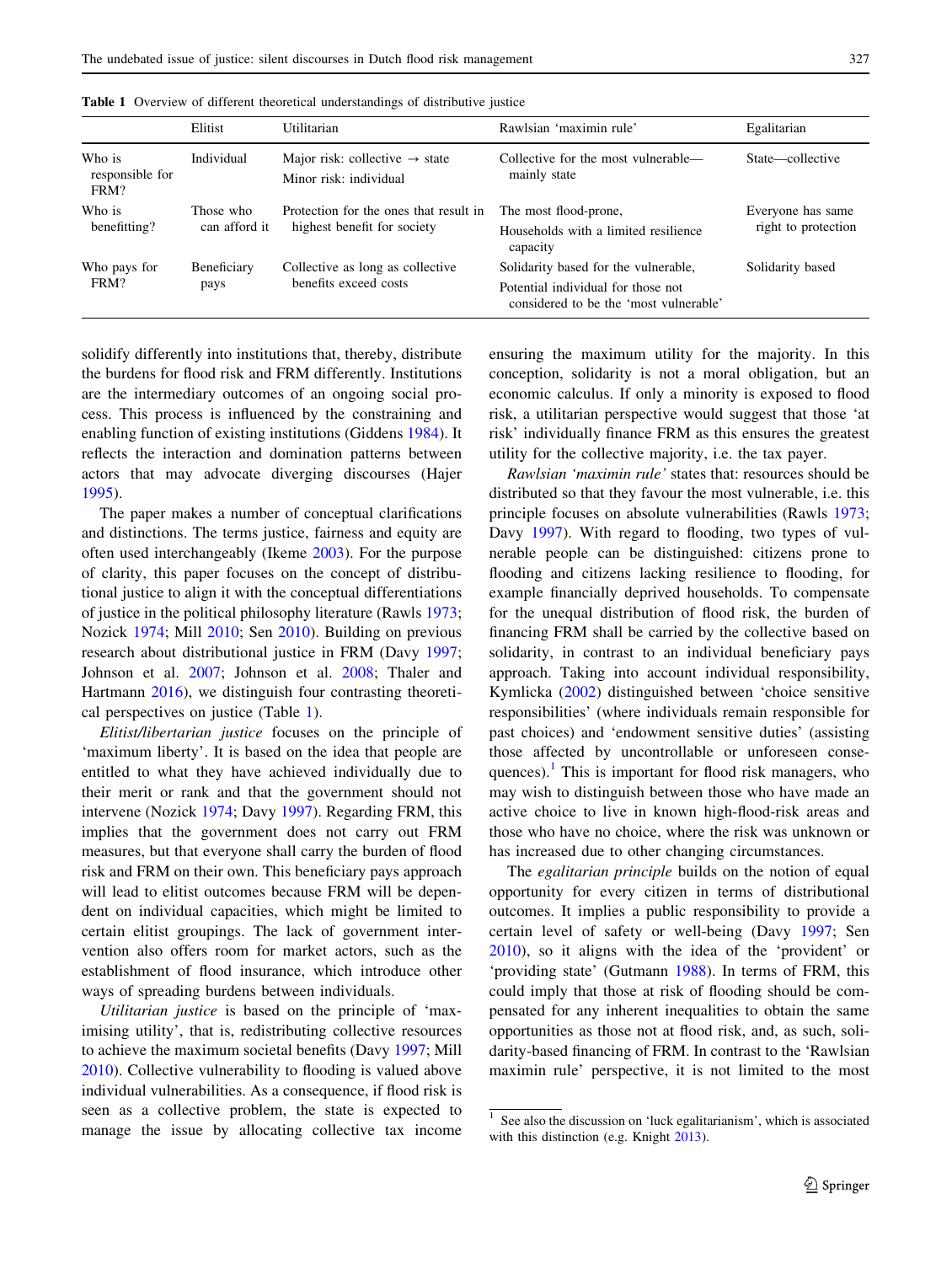vulnerable, but based on the equal treatment of all citizens, independent of their geographical location, their resilience capacity or other factors, i.e. it focuses on relative vulnerabilities. Institutions shall ensure this equality principle either by providing an equal protection level for everyone or by ensuring that all citizens have equal capacities to ensure their own protection.

#### Methodological approach and data analysis

To analyse distributional justice outcomes, the institutional arrangement responsible for Dutch FRM is analysed using the following concepts: rules, actors and resources (Arts and Leroy [2006\)](#page-12-0). These comprehend the formal and informal rules (legislations, procedures and policies) that distribute rights and responsibilities for FRM; the distribution of tasks and competencies between governmental and non-governmental actors; and resources for funding FRM (including taxes and contributions from different types of users). Subsequently, the underlying discourses on justice are analysed, i.e. the conceptions of justice explicitly presented in policy and legal documents, or by governmental authorities.

This paper utilises established social science methodologies, and mixed methods are adopted with a focus on qualitative methods such as policy and discourse analysis (Hajer and Versteeg [2005;](#page-12-0) Creswell [2013\)](#page-12-0). Data were collected via document analysis (e.g. policy documents, legal texts and secondary literature), which was mainly used to analyse the characteristics of Dutch FRM, in terms of rules, resources and task distribution. This analysis was supported and supplemented by 20 qualitative semi-structured interviews with policymakers and experts, which were mainly used to analyse the discourses, including the understandings and discussions regarding justice. The information from these interviews is mainly paraphrased in the text. Documents and transcripts were systematically coded according to the conceptual framework and the different conceptualisations of justice. Quantitative estimates of risk and FRM financing were sought from a range of sources (national ministerial datasets: e.g. Transport and Water (V&W [2010\)](#page-13-0), its successor Infrastructure and Environment (I&M [2012,](#page-12-0) [2015](#page-12-0)); datasets of regional water authorities (UvW 2015); and academic data sources of the research institute COELO). These were supplemented by the aforementioned semi-structured interviews. A distinction was made between low- and high-flood-prone areas in the west and elevated, less-flood-prone areas in the east. However, national spending estimates figures were often lacking or incomplete. Therefore, approximations, expert judgement from interviews or the best case data were used.

The lack of data is already a first indication of the absence of justice-based discussions.

#### Flood risk in the Netherlands

Three types of flooding are prominent in the Netherlands: coastal, fluvial and, slowly emerging on the political agenda, pluvial flooding. Apart from their causes, they differ in their probabilities, severity and potential impact. Importantly, climate change is projected to affect all three types of flooding by increasing their frequency and/or intensity (De Bruijn and Klijn [2009](#page-12-0); Klijn et al. [2012](#page-13-0); Verbond van Verzekeraars [2015](#page-13-0)). The Netherlands is highly prone to fluvial and coastal flooding, due to its location at the delta of four major rivers and due to soil subsidence. A well-recited example of this vulnerability is the storm surge of 1953, which affected large parts of the country and killed more than 1800 people (Van Heezik [2006](#page-13-0)). Other examples include the high water levels along the rivers Meuse and Rhine in 1993/1995 that triggered the evacuation of over 250,000 people and caused localised flooding (Van Heezik [2006](#page-13-0)).

Fluvial and coastal flooding has the highest potential impacts, in terms of both damages and fatalities. These flood risks are, however, unevenly distributed geographically (Klijn et al. [2012:](#page-13-0) 188). Flood probabilities are higher in the delta area, i.e. coastal areas in the west and land bordering the rivers Rhine, Meuse and IJssel. These are also the areas where the economic impact of flooding would be highest. Consequently, these coastal and delta areas are highly protected with around 71% of Dutch primary flood defences situated here (UvW 2015). Altogether, primary flood defences protect 55% of the surface area of the Netherlands and 67% of the population, despite that only 35% of the population are actually prone to flooding (De Moel et al. [2011](#page-12-0): 623). The so-called unembanked areas are situated between the source of the flood and a defence structure, i.e. these are areas at risk which are unprotected by primary flood defences. Around 115,000 citizens  $\langle \langle 1\% \rangle$  of the population) reside in unembanked areas (De Graaf and Van de Veerdonk [2012](#page-12-0)) which can be found across the whole country, but are mainly in the delta areas of Rotterdam and Dordrecht.

The problem of pluvial flooding started to be recognised in 1998, when large parts of the Netherlands were affected causing damages of  $\epsilon$ 400 million (Jak and Kok [2000\)](#page-12-0). The previously low concern about pluvial flooding means that data about the extent and distribution of pluvial flood risk are limited (interview: expert urban water management). However, annually the insurance industry compensates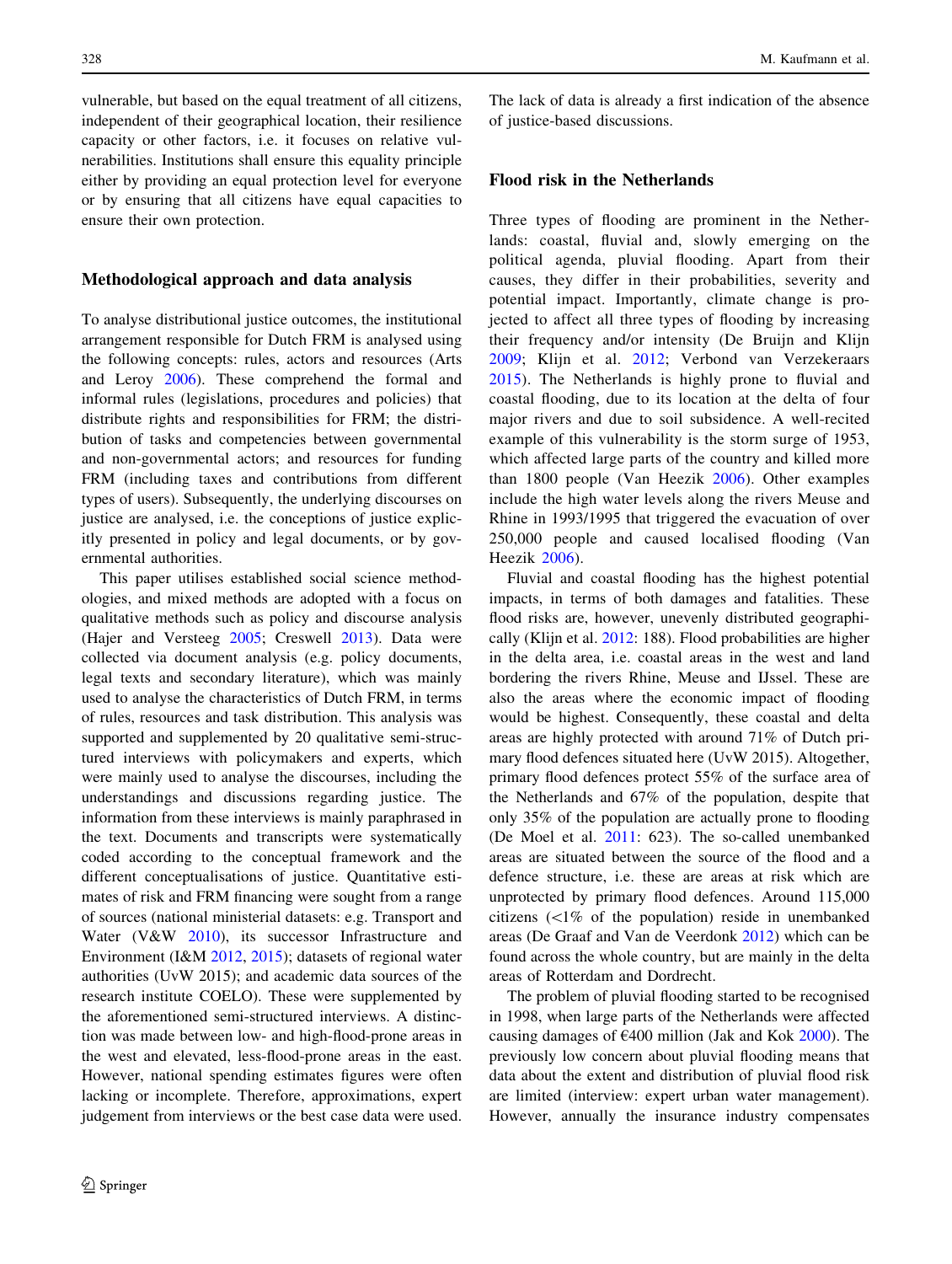<span id="page-5-0"></span>approximately €90 million for damages from pluvial flooding (Verbond van Verzekeraars [2015](#page-13-0)).

#### Dutch Flood risk management (FRM)

This section presents the institutional arrangements governing pre-emptive FRM and post-event recovery for fluvial, coastal and pluvial flooding and how these practices create different distributive justice outcomes. A key distinction is made between the highly protected areas of the Netherlands and unembanked areas which receive lower, or no, governmental flood protection. A second distinction is the extent to which flood types are treated differently within Dutch FRM, highlighting where burdens are carried within a national solidarity arrangement or by individuals.

#### Fluvial and coastal FRM: who benefits and who carries the burdens

#### Pre-emptive FRM: Managing fluvial and coastal flooding using defence structures

In the Netherlands, FRM is the statutory responsibility of the state, which is accountable to ensure the habitability of the country as stipulated in the constitution (Van Rijswick and Havekes [2012](#page-13-0)). In other words, the states' role as provider of safety, in egalitarian terms, is highly institutionalised. Specialised national and regional governmental authorities have traditionally constructed, managed and maintained primary flood defence structures. The Rijkswaterstaat, the policy-implementing agency of the Ministry of Infrastructure and Environment, and regional water authorities (established in the Middle Ages and of which there were 23 in 2015) are principally responsible for managing coastal and fluvial flood risk. As a consequence of this long-held high state involvement, citizens' awareness of flood risk is generally described as low (e.g. OECD, [2014\)](#page-13-0).

Primary flood defences need to fulfil national legal safety standards of a minimum return interval of up to 1 in 10,000 years along the coast and 1 in 1250 years along rivers (Van Rijswick and Havekes [2012\)](#page-13-0). These standards are based on a crude cost–benefit analysis of the economically most important part of the country (dike ring 14) undertaken by the first Delta Committee following the 1953 flood disaster (Van Danzig [1956](#page-13-0); Van der Most et al. [2010\)](#page-13-0). The results were translated into protection standards for the primary flood defences and subsequently extrapolated to the rest of the Netherlands (Klijn et al. [2012:](#page-13-0) 183). The use of cost-benefit analysis implies a *utilitarian* approach to the allocation of protection measures; one might argue that it was not as purely applied as in other countries as it was utilised not to select between options, but to identify protection standards to avoid most damages.

The Delta Programme initiated in 2012 developed new safety standards. These are based upon the provision of a minimal safety level for embanked areas, i.e. a mortality probability of 1 in 100,000 per year. This arrangement implies an *egalitarian* justice principle, or to be more precise, a 'sufficientarian<sup>2</sup>' justice principle: the state provides a level of protection so that every citizen enjoys a 'sufficient' minimum threshold. Societal cost–benefit analysis compares different management measures (i.e. not only defences are considered but also, for example, provision for evacuation) and their benefit to the collective. These safety standards are used to identify the protection standards for the primary defences. Safety standards can be increased in areas with high potential economic damages, with high population density or where essential infrastructure is located (I&M and EZ [2014](#page-12-0): 154). Here, the aim is to ensure highest utility for the majority; thus, in addition to the egalitarian characteristics, also utilitarian justice principles are present.

In addition to the ca. 3000 km of primary flood defence structures, there are also around 14,000 km of regional flood defences within embanked areas, which provide protection along smaller watercourses (such as the Mark, Lek, Dommel), drainage channels, etc. (Van Rijswick and Havekes [2012\)](#page-13-0). Provinces, in cooperation with regional water authorities, stipulate land use-based safety standards for regional defences: for urban areas, the nationally suggested inundation frequency is 1 in 100 years, and for agricultural areas, it is 1 in 50 years (V&W [1998](#page-13-0); Rijksoverheid et al. [2003](#page-13-0)). Regional standards are lower than for primary defences, since the risk (water depth, velocity, etc.) is generally considered to be lower (STOWA [2004](#page-13-0): 10). FRM of this 'localised' risk is not institutionalised on the central level, and standards of protection are not equalised across the country, even though steps are undertaken to make the protection more nationally coherent (V&W  $1998$ ; UvW and IPO [2004](#page-13-0)). In this case, a utilitarian approach to justice is evident, since the norms are principally based on the economic value of the areas being protected (compare also Boezeman [2015](#page-12-0)), but due to the flexibility afforded, provinces may decide to provide equal protection standards (e.g. Groningen; see Keessen et al. [2016\)](#page-13-0).

#### Resourcing Dutch FRM: Who pays?

When considering the balance of burdens and benefits of FRM, it is fundamental to analyse resourcing, particularly

 $2$  In practice not all areas have the *same* standard, but a minimum one, some will be protected to higher degrees.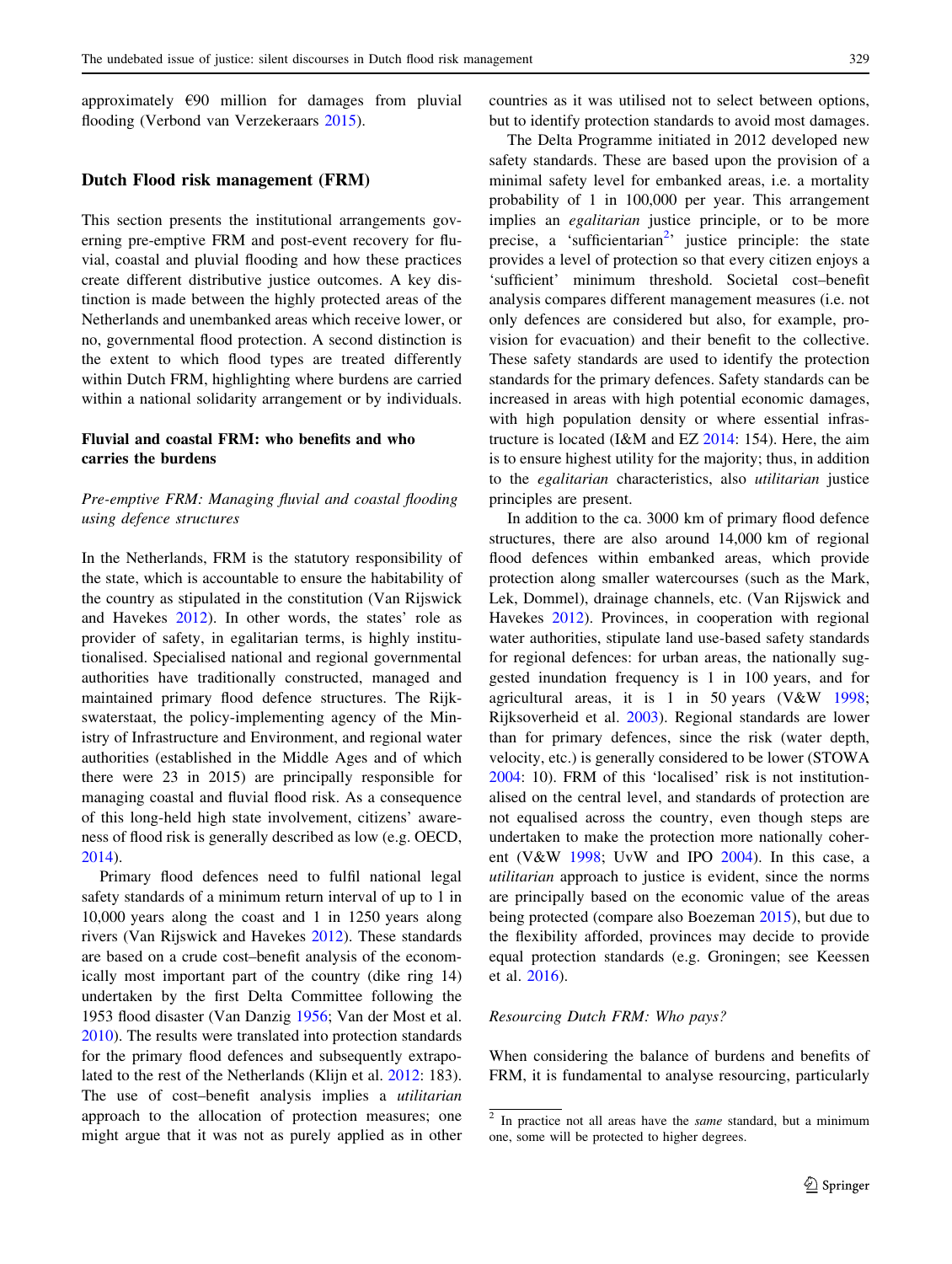in the context of substantially increasing costs (Penning-Rowsell and Pardoe [2014](#page-13-0)). The main investors in fluvial and coastal FRM are the national government and regional water authorities. Data indicate that during the period 2001 to 2014, the costs of FRM have nearly tripled. In 2001, national investments in primary defences were reported to be ca.  $\epsilon$ 400 million; this increased to  $\epsilon$ 800 million in 2009 (V&W [2010](#page-13-0): 55) and to over  $\epsilon$ 1 billion in 2014 (I&M [2015:](#page-12-0) 98). Investment increases might be attributed to improvements resulting from the periodical assessment rounds for primary and regional flood defence structures, which identified that 20 to 30% of assessed structures did not fulfil the legally required standards (Inspectie Verkeer en Waterstaat [2011\)](#page-12-0). Furthermore, in 2012 the Delta Fund was established to finance proactive climate adaptation which corresponds to further spending increases (I&M [2015\)](#page-12-0).

In line with the egalitarian understanding of justice, all taxpaying citizens contribute to fluvial and coastal flood protection through primary flood defences. In 2014, the Dutch national income was around 250 billion (Tweede Kamer [2014](#page-12-0)); of this, less than  $1\%$  ( $\sim 0.4\%$ ) was invested in FRM. The main contributions, around 89%, were made by taxpaying households and the rest by businesses (Twynstra Gudde [2015](#page-12-0): 30). Taking an average of 2.2 citizens per household (CBS [2015\)](#page-12-0), an average annual household contribution was €100. However, tax contributions vary by income and family situation and, as such, citizens with a higher economic wealth will contribute more. Importantly, individual flood probability is not explicitly considered when calculating national taxpayers' contributions to FRM, i.e. those at higher risk or defended to a higher standard do not contribute more. It is also necessary to consider household characteristics in flood risk areas. For example, in 2005 the average income in the highly flood-prone (and protected) western provinces was 8% higher than the national average (CBS [2007](#page-12-0)). This means these citizens will have contributed more to the tax income. Unintentionally, this correlates with their generally higher flood probability and their higher benefit from FRM.

Similar to national investments, the contributions of regional water authorities have also increased in recent years. In 2015, water authorities spent 37% of their budget (i.e.  $\epsilon$ 480 million) on flood defences (Dekking [2015](#page-12-0): 10) in comparison with 28% ( $\epsilon$ 268 million) in 2013 (UvW [2014](#page-13-0): 44). This almost doubling of FRM spending can be related to the decentralisation of financing. The costs for maintenance and the operation of primary flood defences are no longer subsidised by the national government (interview: regional water authority). Regional water authorities contribute to dike strengthening through the Flood Protection Programme (HWBP, Hoogwaterbeschermingsprogramma)

which modifies primary flood defences that do not fulfil the legal safety norms (UvW [2014:](#page-13-0) 44). It foresees a co-financing arrangement consisting of: 50% contribution from national tax revenues; 40% contribution from the collective of all regional water authorities (including contributions from authorities without primary defences, i.e. areas that will never directly benefit); and  $10\%$  contribution from the specific regional water authority that carries out the FRM task as a so-called efficiency incentive (UvW et al. [2011](#page-13-0)). The contributions of regional water authorities to primary flood defences are calculated based on the total number of households and the economic value (indicated through the WOZ-value<sup>3</sup>) of an area (Hoeben [2011a:](#page-12-0) 8). Therefore, regional water authorities with a high economic capacity will contribute more to FRM. Importantly, the probability of flooding or the length of primary defence structures is not directly considered when calculating each authority's contribution to the programme. Therefore, excluding the 10% efficiency incentive, even though there is a trend for income to be generated more regionally, egalitarian principles dominate where costs are spread widely across regions.

Parallel to the national situation, regional water authorities generate their income via taxation. The Water System Tax (watersysteemheffing) partially covers the maintenance and management costs of primary flood defences, and nearly the full costs of construction, maintenance and management of regional flood defence structures<sup>4</sup> (as well as for other water management tasks). The exact allocation of taxes for each task remains unclear. Four categories of taxpaying users are distinguished: households, i.e. citizens residing in an area; property owners, i.e. individuals (citizens and businesses) owning a property; land owners, i.e. mainly farmers or owners of undeveloped land; and nature conservation organisations that manage nature areas. The tax contribution is based on the interest-pay-say principle: the higher the 'considered' interest in the management task per category of user, the higher the financial contribution. Population density is seen as an indicator to evaluate the 'interest' of households, since in highly urbanised areas, this group benefits most from the work of the water authority. The remaining costs are split across the other three users, whose tariff is based on the economic value of the properties or land, i.e. users with a higher damage potential contribute more (Hoeben [2011b](#page-12-0)), yet there is no direct link between the contribution and flood probability.

 $\frac{3}{3}$  The WOZ-value is the real estate value defined annually by the municipality.

 $4\text{ The province is also marginally contributing to FRM; however, this}$ is not further elaborated in this paper.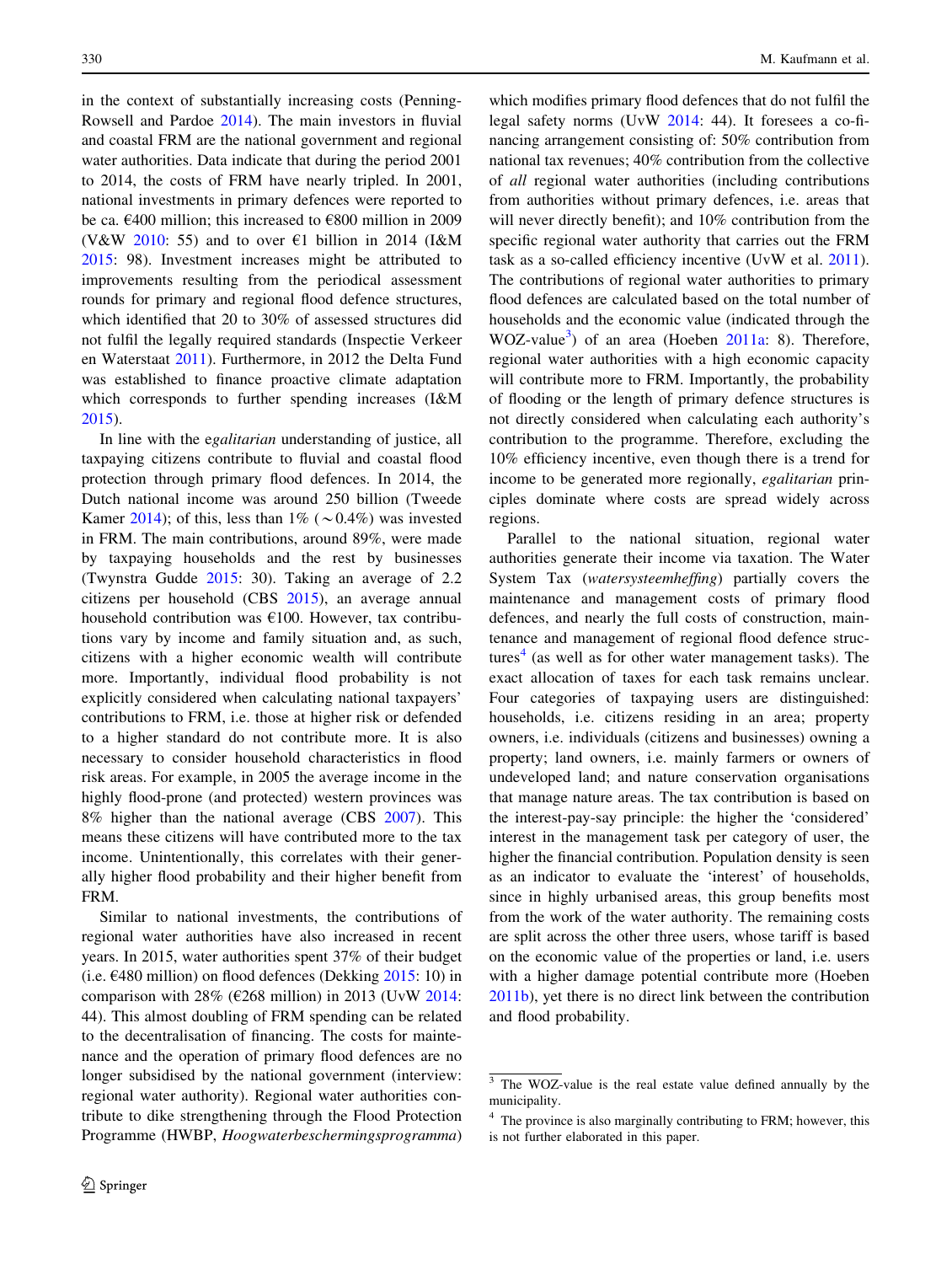Between regions, the exact contributions differ per category of user. In 2014, property owners (49%) and households (39%) contribute on average proportionally more than land owners (11%) and nature managers (1%) (I&M [2015](#page-12-0): 98). The rationale behind this distribution is complex, and several reasons have been proposed. Regional water authorities and farmer interest groups argue it is because urban water management has increased due to ongoing urbanisation and costs are primarily allocated to households as they are seen to benefit most (interview: regional water authority). Other actors, such as citizen interest groups, stress the influence of farmer interest groups in lobbying for greater cross-subsidisation from households to prevent their costs increasing (interview: researcher). Either way, the average annual increase in costs for households from 1998 to 2010 was 7%, for property owners 5.5% from 2000 to 2010, and for land owners, the tariff decreased annually by 0.1% from 1998 to 2010 (Hoeben 2010: 105f). From 2014 to 2015, the average increase in tariffs was: 3.3% for households, 3.4% for property owners and 3.1% for land owners (Allers et al. [2015:](#page-12-0) 13). Thus, different social categories are treated differently, whereby the differences in contributions cannot explicitly be linked to the flood risk.

Adding to these distributional effects are the differences evident between regional water authorities. These differences do reflect, to some degree, the probability of flooding for collective groups. Households and property owners in the west, with a higher probability of flooding, pay a higher tariff than in the east, with a lower probability. In the east, the average costs to households for flood and water management was around  $\epsilon$ 50/per year in 2015, with property owners (average property value of  $E(211,000)$  paying an additional ca.  $660$ . In the West, these values are approximately one-third to one-half higher (dataset from COELO). That implies that citizens in areas with a higher flood probability do contribute slightly more to financing FRM, which aligns to some degree with a beneficiary pays understanding. But this is at a collective level, rather than the direct relation of tariffs to individual flood risk probabilities.

#### Post-event recovery

Comparatively, recovery from fluvial and coastal flooding in the Netherlands is considered to be secondary to the high prevention focus. In 1998, the Calamities Compensation Act (CCA, Wet tegemoetkoming schade bij rampen en zware ongevallen) was set up to provide post-event compensation. It is solidarity based and aligns to egalitarian or Rawlsian maximin rule principles. The act is mainly applicable for compensation of damages from freshwater flooding in embanked areas, when an event is declared a disaster, and when no other compensation (e.g. liability) or insurance is available. This implies that citizens affected by coastal (saltwater) flooding, pluvial flooding or citizens living in unembanked areas should not (formally) receive equal governmental support for recovery as citizens affected by fluvial flooding. Therefore, those not covered would be individually responsible for their recovery, implying an elitist justice principle (i.e. those outcomes will be better for those who are wealthier or who can afford to access insurance products via the market (libertarian)). However, the lack of widely available coastal and fluvial flood insurance (at affordable prices) limits the ability of households to access market mechanisms and reinforces elitist flood recovery outcomes. Furthermore, the government is known to provide compensation in cases where the Act is not applicable, especially for coastal flooding and in unembanked areas (Van Vliet and Aerts, [2014\)](#page-13-0). Accordingly, there is criticism of the government for being ambiguous and creating outcomes based on political will (Botzen and Van den Bergh [2008](#page-12-0)). This uncertainty creates the potential for those affected by flooding in different circumstances to be treated unequally and leads to different distributive justice outcomes.

#### Unembanked areas: the neglected few

'Unembanked areas' are generally excluded from mainstream FRM approaches. Citizens in these areas lack the same opportunities of governmental protection or recovery from fluvial and coastal flooding as citizens residing in embanked areas. However, since the National Delta Programme (2012), more attention is being paid to these areas, for example in Dordrecht, to explore possibilities for flood risk adaptation strategies (I&M and EZ [2014](#page-12-0)). Even though the probability of flooding in unembanked areas has increased in recent years, the flood risk is generally lower often due to higher elevation (Koks et al. [2015\)](#page-13-0). Citizens in unembanked areas principally have to manage flood risk autonomously and, to do so, need to be aware of flood risks and capable of undertaking measures. In general, regulations do not prevent citizens adapting to flooding as long as measures do not influence discharge capacities; however, incentives for measures are not provided (Van Vliet [2012](#page-13-0)). Information campaigns to increase citizen risk awareness differ from municipality to municipality leading to high variability of awareness (De Boer et al. [2012](#page-12-0)).

Even when informed, though, citizens need to be financially able to invest in necessary adaptations. Koks et al. ([2015\)](#page-13-0) highlighted that 20% of the inhabitants of unembanked areas in the greater Rotterdam area are considered to be socially vulnerable households, potentially limiting their ability to either adapt to flood risk or to move. Subsidies for private flood-proofing measures to enable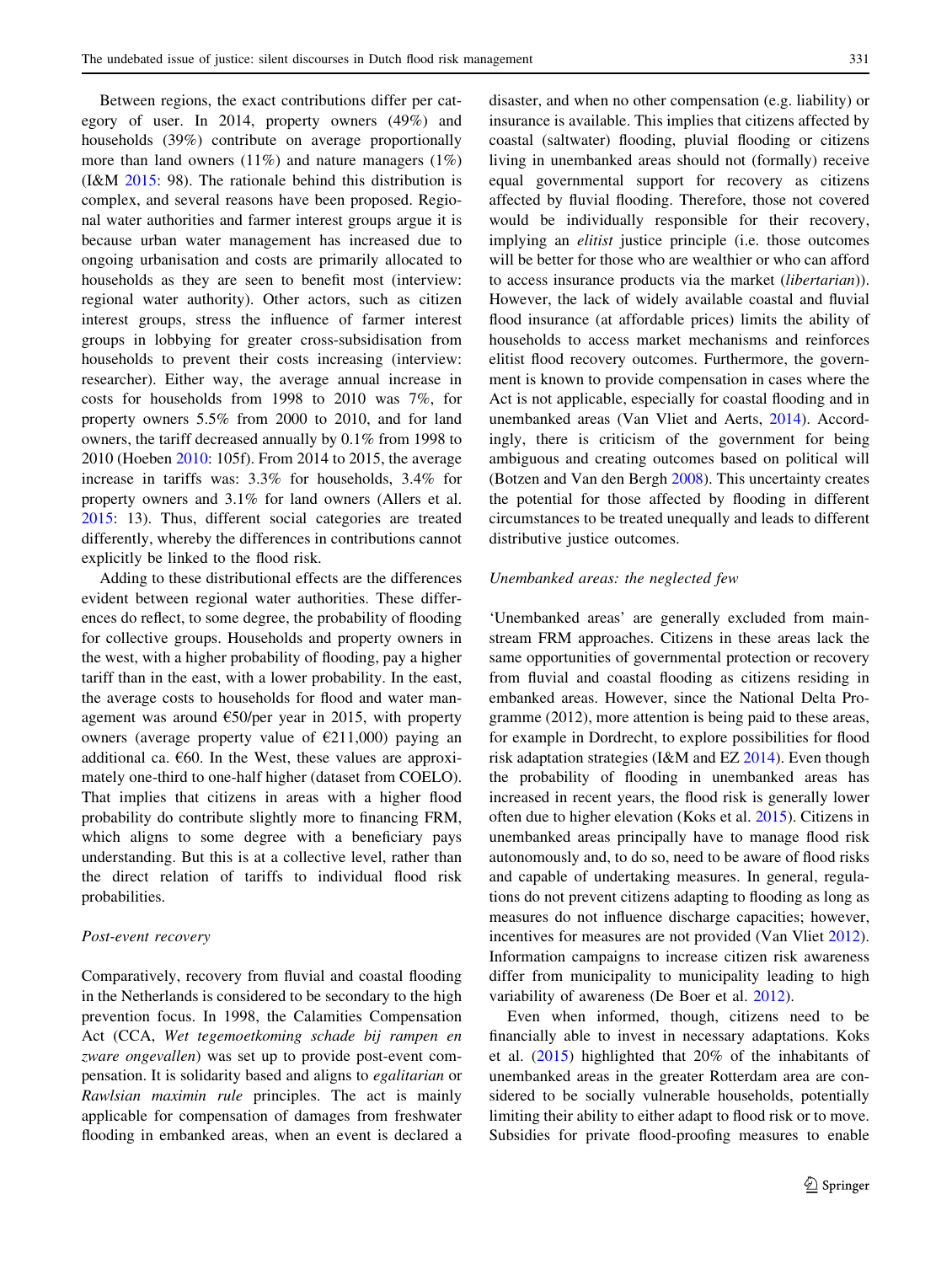<span id="page-8-0"></span>deprived households to undertake measures are not systematically provided. This individual responsibility suggests a more elitist approach. Furthermore, although around half of regional water authorities offer citizens in unembanked areas a tax reduction (interview: regional water authority), those residing in unembanked areas still contribute to FRM via national and local taxation. It is not true to suggest, however, that those who reside in unembanked areas do not benefit at all from the existence of primary flood defences, but their benefits will be less direct. These residents, for instance, may work in embanked areas or they may benefit from critical infrastructure that is located there. Additionally, they will also benefit from the national economic security afforded by the high flood protection.

#### Managing pluvial flooding: a burden of the individual?

#### Pre-emptive pluvial FRM

Pluvial FRM falls largely on the individual. From 2008 onwards, municipalities have a 'duty of care' to collect and transport rainwater in public areas. However, importantly, no legal safety standards are nationally prescribed (Gilissen [2013\)](#page-12-0) although technical guidelines foresee, as a rule of thumb, that a sewer has a capacity to flood the street once every two years (Rioned [2006](#page-13-0)). Municipalities and provinces have discretionary powers to develop and implement management measures for pluvial flooding (Mols and Schut [2012](#page-13-0)). The management of pluvial flooding can therefore differ between municipalities (ibid).

#### Resourcing pluvial FRM

Pluvial flooding is financed locally, without any regional redistribution (Kunst [2015](#page-13-0)). The collection and transport of waste water and urban rainwater is financed via the Municipal Sewer Tax (rioolheffing). The taxes are mainly generated by households (92%) and to a smaller degree by companies (8%) (Twynstra Gudde [2015](#page-12-0)) although the specific tariff charged differs between municipalities. Generally, it is a fixed amount for single- or multipleperson households paid by the user or property owner. In some cases, however, the economic value is also considered or it is based on the amount of water consumed. Multiple-person households pay on average €189 (range of €79–€375) for municipal Sewer Taxes (Allers et al. [2015](#page-12-0)). In recent years, the average tax for households has increased above the level of inflation due to new environmental regulations and the renewal of sewer systems (Allers et al. [2015](#page-12-0)). The proportion of the tax invested in pluvial FRM differs between municipalities but averages at

about one-third (Kunst, [2015:](#page-13-0) 4). Therefore, across the 393 Dutch municipalities this equated in 2014 to investments of  $\epsilon$ 280 million (excluding VAT) or  $\epsilon$ 20 per inhabitant (Kunst [2015](#page-13-0): 4, 15).

Managing this type of flooding is clearly a more individual responsibility and is decided at a municipal level. Consequently, the justice outcomes may be highly variable with those cases a municipality prioritises (perhaps based on where the greatest benefit lies: i.e. a utilitarian approach) benefitting greatly and the cases which are not considered residing with the individual, favouring those who are most able to take action *(elitist* justice outcomes).

#### Post-event recovery

Since 1999, insurance for damages from precipitation has been included as part of household (contents and property) insurance. Governmental compensation is formally not foreseen, which implies a more elitist and libertarian understanding of justice with the individual responsible for purchasing compensation via the private market. Having insurance coverage is often a pre-requisite for having a mortgage, and Spekkers et al. [\(2013](#page-13-0)) contend that the market penetration for private insurance is high. However, damage due to rainwater entering the ground floor (e.g. pluvial flooding) requires a supplement. The market penetration rate for this supplement is unknown, as is the average premium cost (interview: Dutch Association of Insurers). In general, premiums are not considered to be risk based due to the bundled nature of the insurance and rainfall-generated damages being only one, often minor, peril covered by the insurance (ibid).

Table [2](#page-9-0) summarises the different distributive justice outcomes generated by the institutional arrangements responsible for FRM. It highlights a disparity in how flood risk is managed which varies considerable by flood type and location. Reasons for these differences are explored below, before the potential consequences of these different justice outcomes for the future are discussed in Sect. [7.](#page-10-0)

### Discourses of FRM in the Netherlands: the undebated issue of justice

A dichotomy is observed in the Dutch FRM approach. The institutional arrangement is characterised by a wide set of regulations that allocate many resources (over  $\epsilon$ 1 billion annually) to the management of (especially fluvial/coastal) flood risk. However, there is hardly any public debate at the national level regarding this distribution. Notions of justice were rarely explicitly discussed during the interviews or in policy documents. This section explores the underlying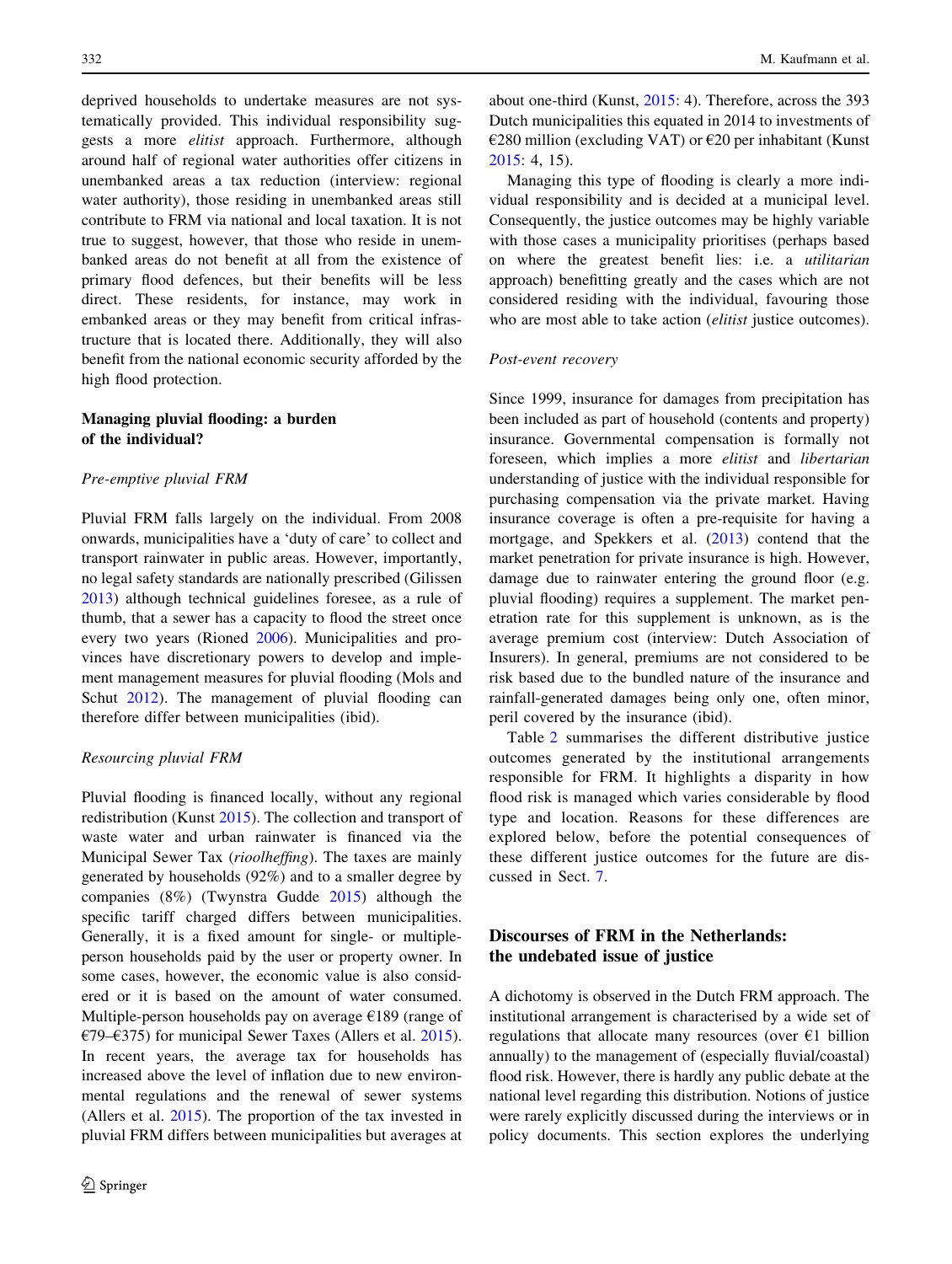#### <span id="page-9-0"></span>Table 2 Summary of the distributive justice outcomes of the Dutch institutions responsible for flood risk management

| Type of<br>flooding                     | Coastal and fluvial flooding                                                                                                                                                                                                                                                                                                                                                                                                                                                                                                                                                                                                                                                                                                                                                                                                                                                             | Pluvial flooding                                                                                                                                                                                                                                                                                                               |                                                                                                                                                                                                                                                                                                                                                                                                                                                 |                                                                                                                                                                                                                                                                                                                                                                                                                                                                                                                                                                                                                                                                                       |
|-----------------------------------------|------------------------------------------------------------------------------------------------------------------------------------------------------------------------------------------------------------------------------------------------------------------------------------------------------------------------------------------------------------------------------------------------------------------------------------------------------------------------------------------------------------------------------------------------------------------------------------------------------------------------------------------------------------------------------------------------------------------------------------------------------------------------------------------------------------------------------------------------------------------------------------------|--------------------------------------------------------------------------------------------------------------------------------------------------------------------------------------------------------------------------------------------------------------------------------------------------------------------------------|-------------------------------------------------------------------------------------------------------------------------------------------------------------------------------------------------------------------------------------------------------------------------------------------------------------------------------------------------------------------------------------------------------------------------------------------------|---------------------------------------------------------------------------------------------------------------------------------------------------------------------------------------------------------------------------------------------------------------------------------------------------------------------------------------------------------------------------------------------------------------------------------------------------------------------------------------------------------------------------------------------------------------------------------------------------------------------------------------------------------------------------------------|
|                                         | Embanked areas                                                                                                                                                                                                                                                                                                                                                                                                                                                                                                                                                                                                                                                                                                                                                                                                                                                                           |                                                                                                                                                                                                                                                                                                                                | Unembanked areas                                                                                                                                                                                                                                                                                                                                                                                                                                |                                                                                                                                                                                                                                                                                                                                                                                                                                                                                                                                                                                                                                                                                       |
|                                         | Primary flood defences                                                                                                                                                                                                                                                                                                                                                                                                                                                                                                                                                                                                                                                                                                                                                                                                                                                                   | Secondary flood defences                                                                                                                                                                                                                                                                                                       |                                                                                                                                                                                                                                                                                                                                                                                                                                                 |                                                                                                                                                                                                                                                                                                                                                                                                                                                                                                                                                                                                                                                                                       |
| Pre-emptive<br>flood risk<br>management | A mix between <i>egalitarian</i><br>(sufficientarian) and<br>utilitarian justice outcomes<br>A minimum basic safety level<br>is a constitutional state<br>responsibility-reinforcing<br>notions of solidarity and<br>egalitarian principles.<br>However, differentiated<br>protection standards exist<br>based roughly on the<br>principles of CBA<br>(utilitarian). In general,<br>areas with higher coastal<br>risk have higher protection<br>standards for dikes (up to<br>$1:10,000$ than those with<br>fluvial flood risk<br>FRM funding-generally<br>from taxation. For national<br>taxes, this shows principally<br>an egalitarian approach<br>where all pay to reduce the<br>burdens of flood risk.<br>However, for regional taxes<br>(there is a degree of<br>differentiation based on<br>both interests and property<br>values), therefore, this has<br>utilitarian tendencies | Generally an <i>utilitarian</i> -<br>based justice outcome,<br>however, the province can<br>also adopt a more<br>egalitarian approach<br>(example Groningen)<br>The provinces stipulate<br>protection levels, generally<br>dependent on the economic<br>value behind embankments                                               | <b>Elitist</b> (Libertarian) justice<br>outcomes<br>A lack of governmental<br>involvement and assistance<br>necessitates households in<br>unembanked areas to take<br>individual responsibility for<br>their own flood risks and<br>therefore based on<br>individual resources<br>Importantly, no governmental<br>funding is provided to these<br>individuals; however, they<br>do contribute (via taxation)<br>to FRM in the embanked<br>areas | Mixed justice outcomes<br>depending upon the actions<br>of individual municipalities<br>FRM for pluvial flooding is,<br>often, an individual<br>responsibility ( <i>elitist</i> —i.e.<br>those who can afford to pay<br>for measures)<br>Some municipalities use local<br>taxes to manage pluvial<br>flooding leading to mixed<br>(usually) <i>utilitarian</i> or<br>Rawlsian maximin rule<br>outcomes depending upon<br>management decisions<br>Utilitarian-the municipality<br>takes action where there is<br>most benefit<br>Rawlsian maximin rule-the<br>municipality takes action to<br>manage the risk to<br>vulnerable groups (i.e. those<br>least able to help<br>themselves) |
| Post-event<br>recovery                  | <b>Egalitarian</b> justice outcomes<br>Fluvial flooding falls under the remit of the CCA, and                                                                                                                                                                                                                                                                                                                                                                                                                                                                                                                                                                                                                                                                                                                                                                                            |                                                                                                                                                                                                                                                                                                                                | <i>Elitist</i> justice outcomes<br>Not included within the CCA                                                                                                                                                                                                                                                                                                                                                                                  | <i>Elitist</i> ( <i>libertarian</i> ) justice<br>outcomes<br>No government compensation<br>is provided. Citizens are<br>individually responsible for<br>purchasing private market<br>insurance. Therefore,<br>outcomes are dependent on<br>individual resources                                                                                                                                                                                                                                                                                                                                                                                                                       |
|                                         | therefore, the state will provide financial compensation<br>society (egalitarian/Rawlsian maximin rule)                                                                                                                                                                                                                                                                                                                                                                                                                                                                                                                                                                                                                                                                                                                                                                                  | following fluvial flooding (egalitarian). Coastal flooding is<br>formally excluded by the CCA, and therefore, those affected<br>bear the burden for recovery (elitist) as generally insurance<br>is not available or affordable. However, the state may step-<br>in and provide assistance for at least the most vulnerable in | and so a lack of guaranteed<br>financial compensation<br>The government may offer ad<br>hoc assistance (in particular,<br>for vulnerable groups)<br>leading to <i>egalitarian</i> or<br>Rawlsian maximin rule<br>outcomes                                                                                                                                                                                                                       |                                                                                                                                                                                                                                                                                                                                                                                                                                                                                                                                                                                                                                                                                       |

discourses on justice and assesses whether they correspond with the different distributive justice outcomes.

A foundation of Dutch FRM is that coastal and fluvial flooding is considered an existential threat potentially disruptive to the whole of society. Following the storm surge of 1953, the decision was made that something similar should 'never' be allowed to happen again (interviews: national and regional water managers), indicating the very low acceptability of flooding. But these views go even further. The saying 'the dikes make up the state' (Elzinga et al. [2006:](#page-12-0) 171) illustrates that protection from flooding is conceived as a very foundation of the Dutch state. This, in egalitarian terms, provides the state with its legitimacy founded on the notion that it ensures the flood safety of its citizens. Sloterdijk [\(1998](#page-13-0)) would label this foundation of Dutch society as the immunisation against the apocalyptic risk of flooding. This makes protection against coastal and fluvial flooding a basic human right and flood defence structures a collective good, essential to maintaining the existence of the Netherlands (interview: Ministry I&M). This protectionist discourse and the low acceptability of fluvial and coastal flood risk indicate why the focus is on pre-emptive FRM at the relative neglect of post-event recovery.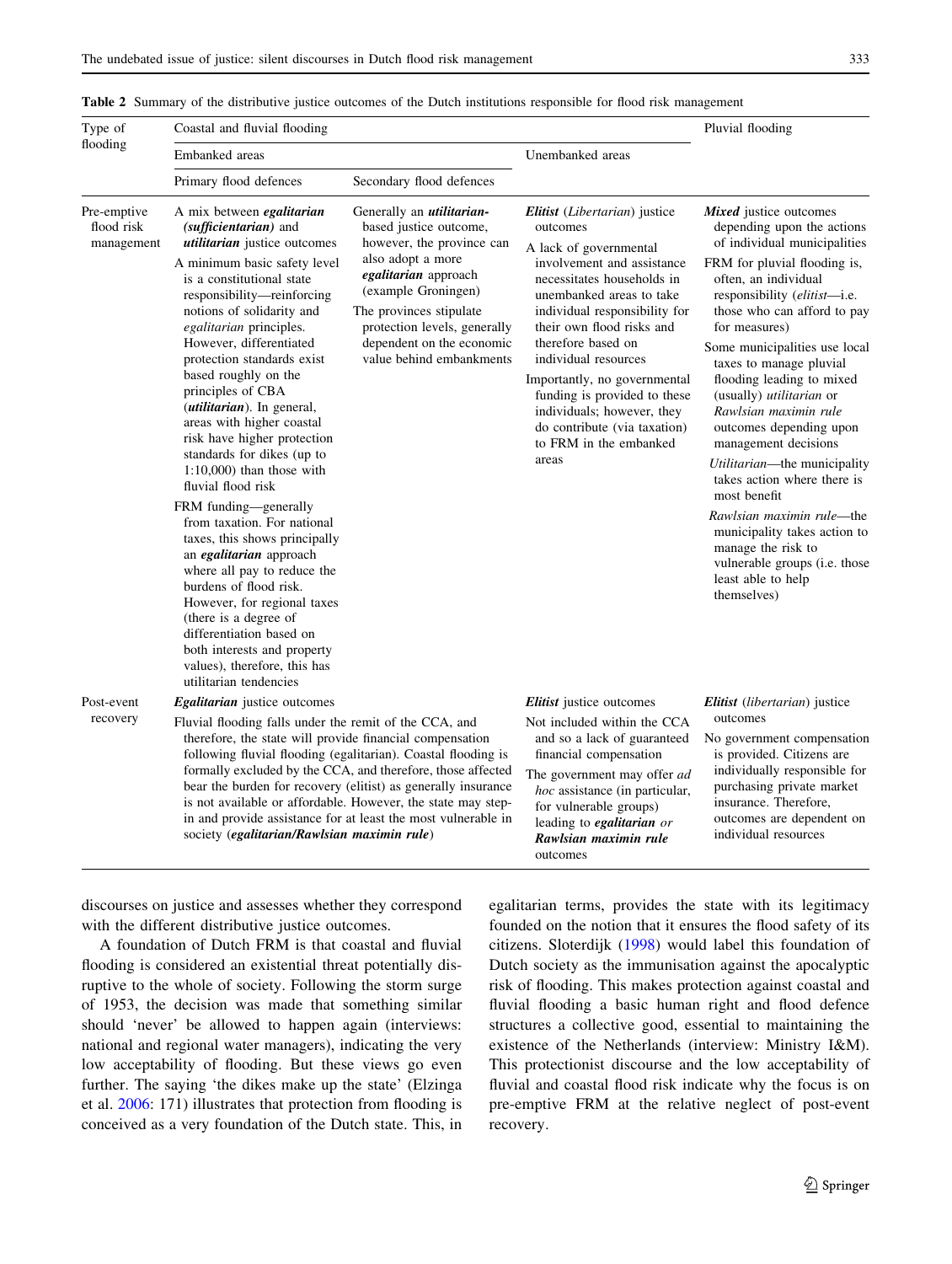<span id="page-10-0"></span>This conception of flood risk is connected to an egalitarian perspective on justice. Interviewees stated that those at risk have the same right to safety as those located in areas less susceptible to fluvial and coastal flooding: those at risk should not be disadvantaged because they live in flood-prone areas as it is not considered to be their fault. This discourse is reinforced in discussions surrounding the new safety norms. It was stated that 'A human life is worth the same everywhere and the probability of fatality due to flooding must therefore everywhere be fixed at a basic level' (Deltacommissie [2008:](#page-12-0) 42). The unequal distribution of flood risk is supposed to be counteracted through FRM. Solidarity is justified by the aim to achieve equal opportunity. Although egalitarian principles dominate FRM, other distributive justice principles have been observed particularly in differences between the west and the east. A number of interviewees stated that citizens in the east are benefiting greatly from industry in the west. As one interviewee put it 'it is rather silly that they can live happily on their sand mountain and the money is earned in the west where they risk drowning' (interview: Ministry I&M). As such, those areas that have higher economic value are provided extra protection illustrating a utilitarian perspective of justice.

This protectionist discourse of solidarity for flooding from the main water courses is characterised by a high consensus. On the one hand, over the decades, the traumatic event of 1953 was retained in the Dutch collective memory. Even younger generations grew up understanding these 'memories', e.g. the contrast between new and old buildings in the affected villages, or the dates on the graveyards with many fatalities from 1953 (interview: Ministry I&M). History was constantly reproduced. This transmission of beliefs is contributing to the naturalisation of discourses and the stability of the FRM institutional arrangement (Tolbert and Zucker [1996\)](#page-13-0). The naturalisation of a discourse means that actors start to take particular discourses for granted, while alternative discourses become less accepted. Various governments accept this discourse although it aligns differently with their respective political ideologies: Socialist governments see themselves as protector of the citizens and therefore do not challenge this idea, whereas more liberal parties see flood protection as a necessity for economic growth and as an export product in its own right. Additionally with increasing governmental responsibility and limited flood experience, the awareness of flood risk among Dutch citizens decreased (OECD [2014\)](#page-13-0). Nowadays, Dutch citizens expect the government to manage the risk, which limits their willingness to challenge it. Consequently, political, societal and scientific debate about justice in FRM tends to be limited. All justice discourse became silent (Foucault [1978](#page-12-0): 27).

Despite the high consensus and naturalisation of a protectionist approach to FRM, this is not the same for all areas or all flood types; there are clear inequalities in how some individuals and communities at risk of flooding are treated. Egalitarian justice principles are limited to embanked areas. Residents in unembanked areas are considered to 'choose on their own to live outside the dike' (interviews: national and regional policy makers). In contrast, residents in the embanked areas are not considered to be 'at fault', which coincides with a choice sensitive discourse, and therefore, they should be individually responsible for the burden of FRM. The notion of choice and fault clarifies the different justice outcomes (embanked/unembanked) generated by the institutions, despite vulnerable households being exposed (Koks et al. [2015](#page-13-0)).

Likewise, discourses and debates underlying pluvial FRM are different. Local and national governmental authorities view pluvial flooding as a minor problem—a nuisance—that citizens have the capability and responsi-bility to manage themselves (Rijksoverheid et al. [2003](#page-13-0); interviews: Water department of municipalities). Recently, pluvial flooding has received more political attention, mainly at the regional and local level (interviews: Municipalities). A survey of Dutch municipalities revealed that 84% regard pluvial flooding as their most urgent climaterelated problem (Wielinga et al. 2015: 29). However, the tolerance of pluvial flooding among municipalities remains higher than for coastal and fluvial flooding (Wielinga et al. 2015: 24; interviews: Municipalities). These differing conceptions of pluvial flooding correspond with the diverse justice outcomes originating from institutional arrangements.

Whereas the discourse on fluvial and coastal flooding became undebated and developed into a 'silent discourse' that was naturalised and taken for granted, the justice discourses of pluvial flooding tend to stay largely undebated because pluvial flooding is only slowly starting to emerge as a risk of social relevance. Based on theoretical understandings of Foucault [\(1978](#page-12-0)), i.e. that discourses embody power by influencing what receives people's attention and what stays largely ignored, in this sense, constructing coastal and fluvial flooding as an apocalyptic risk could have contributed to the limited attention paid to other, less deadly or apocalyptic, types of flood risk.

#### Conclusion and implications

In general, the existing Dutch system of FRM works effectively and ensures a high level of safety from fluvial and coastal flooding (Klijn et al. [2012:](#page-13-0) 189). While this system has an abundance of rules, regulations and resources, debates about justice are lacking. The current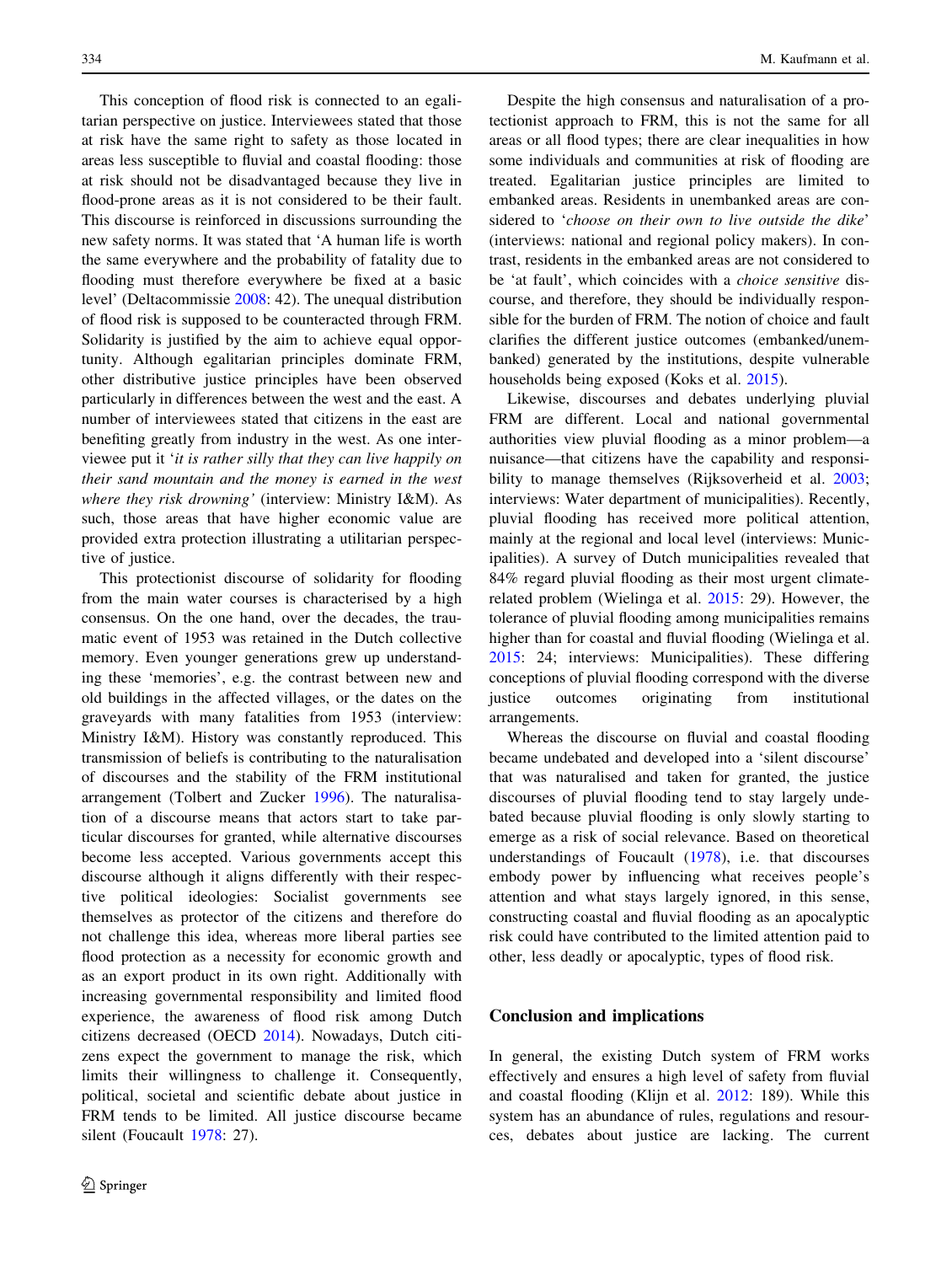institutional arrangement has material outcomes that treat particular groups of citizens differently, depending on the type of flooding they are prone to, area they live in (unembanked/embanked) or category of user they belong to (e.g. household, industry, farmer). Accordingly, three individual households with similar flood risk characteristics, in terms of potential probabilities, expected velocities and depths and likely damages, may pay similar financial contributions to FRM, but receive very different outcomes in terms of both pre-emptive FRM and post-event recovery. The access to state-provided FRM differs considerably between citizens prone to coastal/fluvial and pluvial flooding or living in unembanked areas. The latter have few opportunities to seek the enforcement of FRM measures from municipalities, whereas the national government is directly accountable for fluvial/coastal risks. Although the governmental focus on high flood risks is understandable, this may be of little comfort for individuals who have to privately fund their own FRM measures or who suffer the damage and distress caused by flooding and have to finance their own recovery. Especially deprived households, who cannot afford insurance or private FRM measures, are likely to be disadvantaged, thereby increasing existing inequalities, as demonstrated by a study of Penning-Rowsell and Priest [\(2014](#page-13-0): 1006) for the English case.

The debate on justice in FRM is likely to (re)emerge, since the differences in distributional outcomes will become more uneven due to increasing flood risk from climate change, urbanisation and higher economic value (Klijn et al. [2012](#page-13-0); KNMI [2015\)](#page-13-0). Maintaining current levels of safety under these conditions means increasing costs for all citizens, either in terms of taxation contribution or private investments in pre-emptive or post-event recovery measures. To some degree, this cost increase for preventing fluvial/coastal flooding is already partly anticipated by the Delta Fund (I&M and EZ  $2014$ ). However, due to the high uncertainty, extra investments in the future cannot be excluded, especially considering the ongoing economic development in the flood-prone west (Klijn et al. [2012](#page-13-0)). Therefore, debates on justice, including where and whom to defend, are likely to emerge, as was the case in England (Johnson et al. [2008](#page-12-0)), in particular when disparities between expected and affordable protection levels become more obvious.

Potential future debates could include (1) the extension of the national solidarity to all types of flooding and all areas, (2) the withdrawal from national solidarity, or (3) an adaptation of the financial contributions from different groups of users. The extension of the solidarity-based approach might be discussed, if pluvial flooding develops from a local nuisance to a national risk or when citizens in unembanked areas start to be conceived, not as having chosen to live there, but as vulnerable groups (as implied by Koks et al. [2015](#page-13-0)) that might have been unaware of the risk due to insufficient information (as implied by De Boer et al. [2012\)](#page-12-0). It also might be difficult to sell their land/ properties in these areas and move into protected areas, especially for socially deprived households. Conversely, a withdrawal from governmental solidarity could be discussed. The increasing burden on citizens (particularly those only indirectly benefitting from FRM) might lead to a challenge of the appropriateness of maintaining high safety standards through solidarity-based financing. This could be accompanied by a discussion about a more developed private insurance system, considering that the current governmental recovery arrangement is poorly institutionalised (Botzen and Van den Bergh [2008\)](#page-12-0). While this could facilitate economic development in less-flood-prone areas, it might also increase the financial burden for individuals at risk of flooding. Already, the shift from a national to the more regionalised financing structure (e.g. Flood Protection Programme) is projected to cause problems for those regional water authorities (e.g. Zeeland) with many primary flood defences, but which have a lower economic capacity and population density, thereby placing more burdens on flood-prone citizens (Mostert and Doorn [2012](#page-13-0)). Another discussion might emerge surrounding the distribution of financial contributions of different households and users. These different contributions at national and regional levels are not always based on intentional and explicit justice rationales that consider the differences in capacities or FRM benefits received.

To be prepared for this debate, it is necessary to have the relevant facts and figures concerning the numbers of citizens/households at risk of different types of flooding, their exposures (e.g. water level, velocity), the flood probability, damage potential and (social) vulnerability, as well as market penetration of insurance. Currently, these data are partially lacking. An inclusive public and political debate that allows room to discuss different burdens of FRM and their distribution could strengthen the public support and awareness for flood risk, contributing to more effective and legitimate FRM.

Acknowledgements This research was supported by the European Union's Seventh Framework through the grant to the budget STAR-FLOOD (Contract 308364) as well as the grant agreement for 'Erasmus + staff mobility for teaching and training'. The authors would also like to thank the commissioner and FRM professionals who participated in this research for their time and insights as well as the anonymous reviewers for their valuable comments.

Open Access This article is distributed under the terms of the Creative Commons Attribution 4.0 International License ([http://crea](http://creativecommons.org/licenses/by/4.0/) [tivecommons.org/licenses/by/4.0/\)](http://creativecommons.org/licenses/by/4.0/), which permits unrestricted use, distribution, and reproduction in any medium, provided you give appropriate credit to the original author(s) and the source, provide a link to the Creative Commons license, and indicate if changes were made.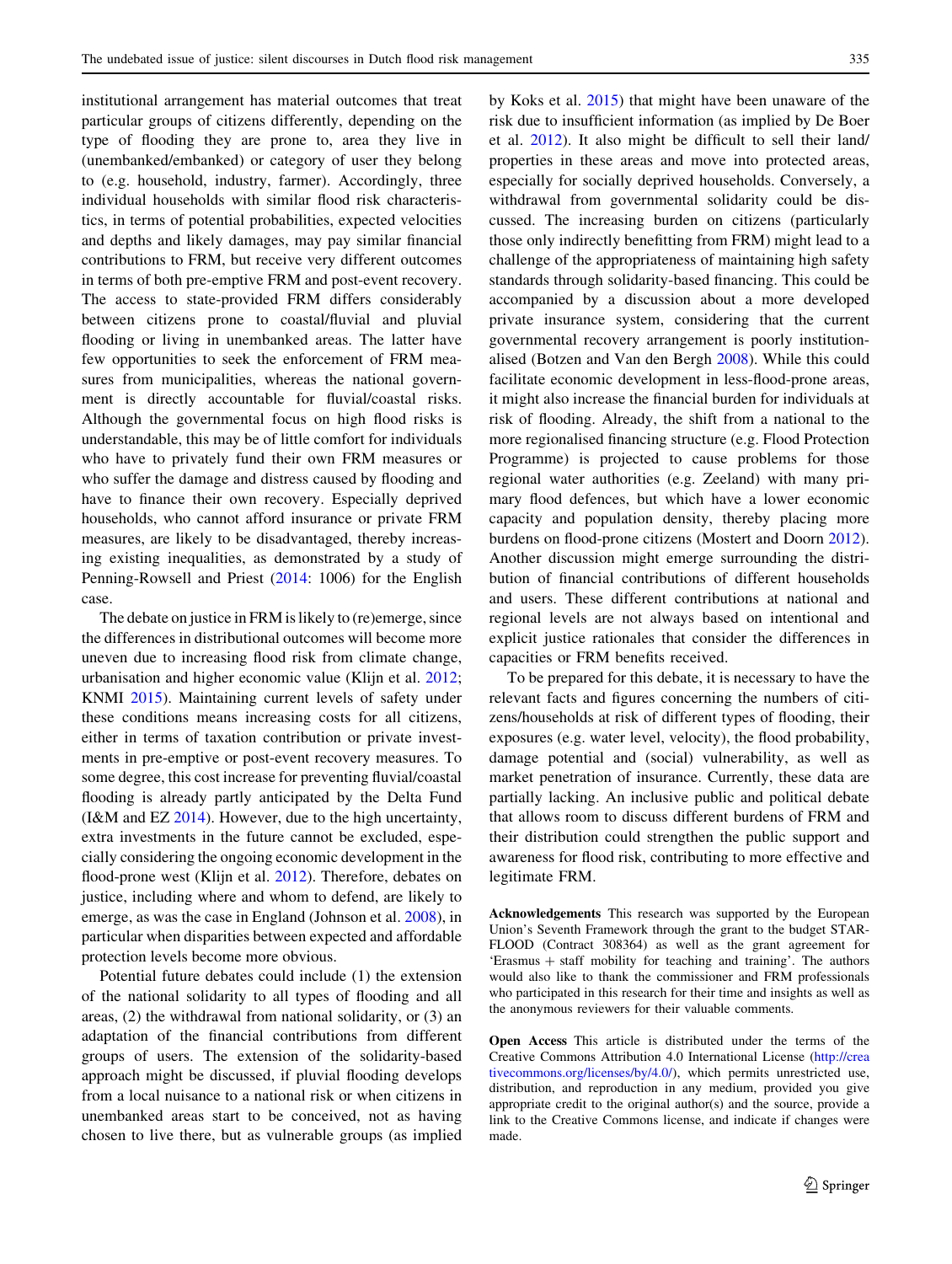#### <span id="page-12-0"></span>References

- Adger WN (2001) Scales of governance and environmental justice for adaptation and mitigation of climate change. J Int Dev 13:921–931. doi:[10.1002/jid.833](http://dx.doi.org/10.1002/jid.833)
- Aerts JCJH, Botzen WJW, Van der Veen A, Krywkow J, Werners S (2008) Dealing with uncertainty in flood management through diversification. Ecol Soc 13:41–58
- Alfieri L, Feyen L, Dottori F, Bianchi A (2015) Ensemble flood risk assessment in Europe under high end climate scenarios. Glob Environ Change 35:199–212. doi[:10.1016/j.gloenvcha.2015.09.](http://dx.doi.org/10.1016/j.gloenvcha.2015.09.004) [004](http://dx.doi.org/10.1016/j.gloenvcha.2015.09.004)
- Allers MA, Hoeben C, Janzen L, Kwakkel K, Geertsema JB, Veenstra J (2015) Atlas van de lokale lasten 2015. COELO, Groningen
- Arts B, Leroy P (2006) Institutional dynamics in environmental governance. Springer, Dordrecht
- Boezeman D (2015) Transforming adaptation. Radboud University, Nijmegen
- Botzen WJW, Van den Bergh JCJM (2008) Insurance against climate change and flooding in the Netherlands: present, future, and comparison with other countries. Risk Anal 28:413–426. doi:[10.](http://dx.doi.org/10.1111/j.1539-6924.2008.01035.x) [1111/j.1539-6924.2008.01035.x](http://dx.doi.org/10.1111/j.1539-6924.2008.01035.x)
- CBS (2007) Inwoners Randstad verdienen het meest. [https://www.](https://www.cbs.nl/nl-nl/nieuws/2007/30/inwoners-randstad-verdienen-het-meest) [cbs.nl/nl-nl/nieuws/2007/30/inwoners-randstad-verdienen-het](https://www.cbs.nl/nl-nl/nieuws/2007/30/inwoners-randstad-verdienen-het-meest)[meest.](https://www.cbs.nl/nl-nl/nieuws/2007/30/inwoners-randstad-verdienen-het-meest) Accessed 20 Feb 2016
- CBS (2015) Gemiddeld inkomen; particuliere huishoudens naar diverse kenmerken. [http://statline.cbs.nl/StatWeb/publication/](http://statline.cbs.nl/StatWeb/publication/%3fVW%3dT%26DM%3dSLNL%26PA%3d70843ned%26D1%3da%26HD%3d100214-1512%26HDR%3dG1%2cG2%2cT%26STB%3dG3) [?VW=T&DM=SLNL&PA=70843ned&D1=a&HD=100214-](http://statline.cbs.nl/StatWeb/publication/%3fVW%3dT%26DM%3dSLNL%26PA%3d70843ned%26D1%3da%26HD%3d100214-1512%26HDR%3dG1%2cG2%2cT%26STB%3dG3) [1512&HDR=G1,G2,T&STB=G3](http://statline.cbs.nl/StatWeb/publication/%3fVW%3dT%26DM%3dSLNL%26PA%3d70843ned%26D1%3da%26HD%3d100214-1512%26HDR%3dG1%2cG2%2cT%26STB%3dG3). Accessed 20 Feb 2016
- Creswell JW (2013) Qualitative inquiry and research design. Choosing among five approaches. Sage, Thousand Oaks
- Davy B (1997) Essential injustice: when legal institutions cannot resolve environmental and land use disputes. Springer, New York
- Dawson A, Verweij M (2012) Solidarity: a moral concept in need of clarification. Public Health Ethics 5:1–5. doi:[10.1093/phe/](http://dx.doi.org/10.1093/phe/phs007) [phs007](http://dx.doi.org/10.1093/phe/phs007)
- De Boer J, Botzen WJW, Terpstra T (2012) Percepties van burgers over binnen-en buitendijks wonen. Kennis voor klimaat, Rotterdam
- De Bruijn KM, Klijn F (2009) Risky places in the Netherlands: a first approximation for floods. J Flood Risk Manag 2:58–67. doi:[10.](http://dx.doi.org/10.1111/j.1753-318X.2009.01022.x) [1111/j.1753-318X.2009.01022.x](http://dx.doi.org/10.1111/j.1753-318X.2009.01022.x)
- De Graaf RJ, Van de Veerdonk C (2012) Handreiking communicatie over waterveiligheidsrisico's buitendijks. Delta programme report
- De Moel H, Aerts JCJH, Koomen E (2011) Development of flood exposure in the Netherlands during the 20th and 21st century. Glob Environ Change 21:620–627. doi:[10.1016/j.gloenvcha.](http://dx.doi.org/10.1016/j.gloenvcha.2010.12.005) [2010.12.005](http://dx.doi.org/10.1016/j.gloenvcha.2010.12.005)
- Dekking W (2015) Waterschapsbelastingen 2015. UvW, The Hague
- Deltacommissie A (2008) Working together with water. UvW, The Hague
- Elzinga DJ, Hoogers G, De Lange R (2006) Handboek van het Nederlandse Staatsrecht. Kluwer, Deventer
- Fielding JL (2012) Inequalities in exposure and awareness of flood risk in England and Wales. Disasters 36:477–494. doi:[10.1111/j.](http://dx.doi.org/10.1111/j.1467-7717.2011.01270.x) [1467-7717.2011.01270.x](http://dx.doi.org/10.1111/j.1467-7717.2011.01270.x)
- Fischer F (2003) Reframing public policy. Discursive politics and deliberative practices. University Press, Oxford
- Foucault M (1972) The archaeology of knowledge. Routledge, London
- Foucault M (1978) The history of sexuality. Pantheon Books, New York
- Giddens A (1984) The constitution of society: outline of the theory of structuration. University of California Press, Oakland
- Gilissen HK (2013) Adaptatie aan klimaatverandering in het Nederlandse waterbeheer—Verantwoordelijkheden en aansprakelijkheid. Kluwer, Deventer
- Gudde Twynstra (2015) Toekomstbestendige en duurzame financiering van het Nederlandse waterbeheer. Ministerie van Infrastructuur en Milieu, The Hague
- Gutmann A (1988) Democracy and the welfare state. Princton University Press, Princton
- Hajer M (1995) The politics of environmental discourse. Ecological Modernization and the Policy Process. Oxford University Press, Oxford
- Hajer M, Versteeg W (2005) A decade of discourse analysis of environmental politics: achievements, challenges, perspectives. J Environ Policy Plan 7:175–184. doi[:10.1080/15239080500339646](http://dx.doi.org/10.1080/15239080500339646)
- Hall PA, Taylor RCR (1996) Political science and the three new institutionalisms. Polit Stud 44:936–957. doi[:10.1111/j.1467-](http://dx.doi.org/10.1111/j.1467-9248.1996.tb00343.x) [9248.1996.tb00343.x](http://dx.doi.org/10.1111/j.1467-9248.1996.tb00343.x)
- Heyward M (2007) Equity and international climate change negotiations: a matter of perspective. Clim Policy 7:518–534. doi:[10.](http://dx.doi.org/10.3763/cpol.2007.0731) [3763/cpol.2007.0731](http://dx.doi.org/10.3763/cpol.2007.0731)
- Hoeben C (2010) Ontwikkeling waterschapslasten in de periode 1998 - 2012. COELO, Groningen
- Hoeben C (2011a) Lastenontwikkeling als gevolg van de bijdrage door waterschappen aan het Hoogwaterbeschermingsprogramma. COELO, Groningen
- Hoeben C (2011b) Voorgestelde Wijzingen Waterschapsbelastingen vergroten weefout. Weekbl Fisc R 6931:1583–1591
- I&M (2012) Water in beeld. Voortgangsrapportage Nationaal Waterplan en Bestuursakkoord Water over het jaar 2012. I&M, The Hague
- I&M (2015) Water in beeld. Voortgangsrapportage Nationaal Waterplan en Bestuursakkoord Water over het jaar 2014. I&M, The Hague
- I&M, EZ (2014) Deltaprogramma 2015. Werk aan de delta. De beslissingen om Nederland veilig en leefbaar te houden. The Hague. [https://www.helpdeskwater.nl/publish/pages/35247/delta](https://www.helpdeskwater.nl/publish/pages/35247/deltaprogramma_2015.pdf) [programma\\_2015.pdf](https://www.helpdeskwater.nl/publish/pages/35247/deltaprogramma_2015.pdf)
- Ikeme J (2003) Equity, environmental justice and sustainability: incomplete approaches in climate change politics. Glob Environ Change 13:195–206. doi:[10.1016/S0959-3780\(03\)00047-5](http://dx.doi.org/10.1016/S0959-3780(03)00047-5)
- Inspectie Verkeer en Waterstaat (2011) Derde toets primaire waterkeringen. Landelijke toets 2006–2011. The Hague. [https://www.](https://www.ilent.nl/Images/webversie%20derde%20toets%20primaire%20keringen_tcm334-325505.pdf.) [ilent.nl/Images/webversie derde toets primaire keringen\\_](https://www.ilent.nl/Images/webversie%20derde%20toets%20primaire%20keringen_tcm334-325505.pdf.) [tcm334-325505.pdf.](https://www.ilent.nl/Images/webversie%20derde%20toets%20primaire%20keringen_tcm334-325505.pdf.)
- Jak M, Kok M (2000) A database of historical flood events in the Netherlands. In: Marsalek J, Watt E, Zeman E, Sieker F (eds) Flood issues in contemporary water management. Springer, New York, pp 139–146
- Johnson C, Penning-Rowsell E, Parker D (2007) Natural and imposed injustices: the challenges in implementing ''fair''Flood risk management in England. Geogr J 173:374–390. doi:[10.1111/j.](http://dx.doi.org/10.1111/j.1475-4959.2007.00256.x) [1475-4959.2007.00256.x](http://dx.doi.org/10.1111/j.1475-4959.2007.00256.x)
- Johnson C, Tunstall S, Priest S, McCarthy S, Penning-Rowsell EC (2008) Social justice in the context of flood and coastal erosion risk management: a review of policy and practice. Defra, London
- Kamer Tweede (2014) Miljoenenota 2015. Nota over de toestand van's Rijks financiën, The Hague
- Kaufmann M, Mees H, Liefferink D, Crabbé A (2016) A game of give and take: the introduction of multi-layer (water) safety in the Netherlands and Flanders. Land Use Policy 57:277–286. doi:[10.](http://dx.doi.org/10.1016/j.landusepol.2016.05.033) [1016/j.landusepol.2016.05.033](http://dx.doi.org/10.1016/j.landusepol.2016.05.033)
- Keessen A, Vink M, Wiering M, Boezeman D, Ernst W, Mees H, Van Broekhoven S, Van Eerd M, VanPopering-Verkerk J (2016) Solidarity in water management. Ecol Soc 21(4):35. doi:[10.](http://dx.doi.org/10.5751/ES-08874-210435) [5751/ES-08874-210435](http://dx.doi.org/10.5751/ES-08874-210435)